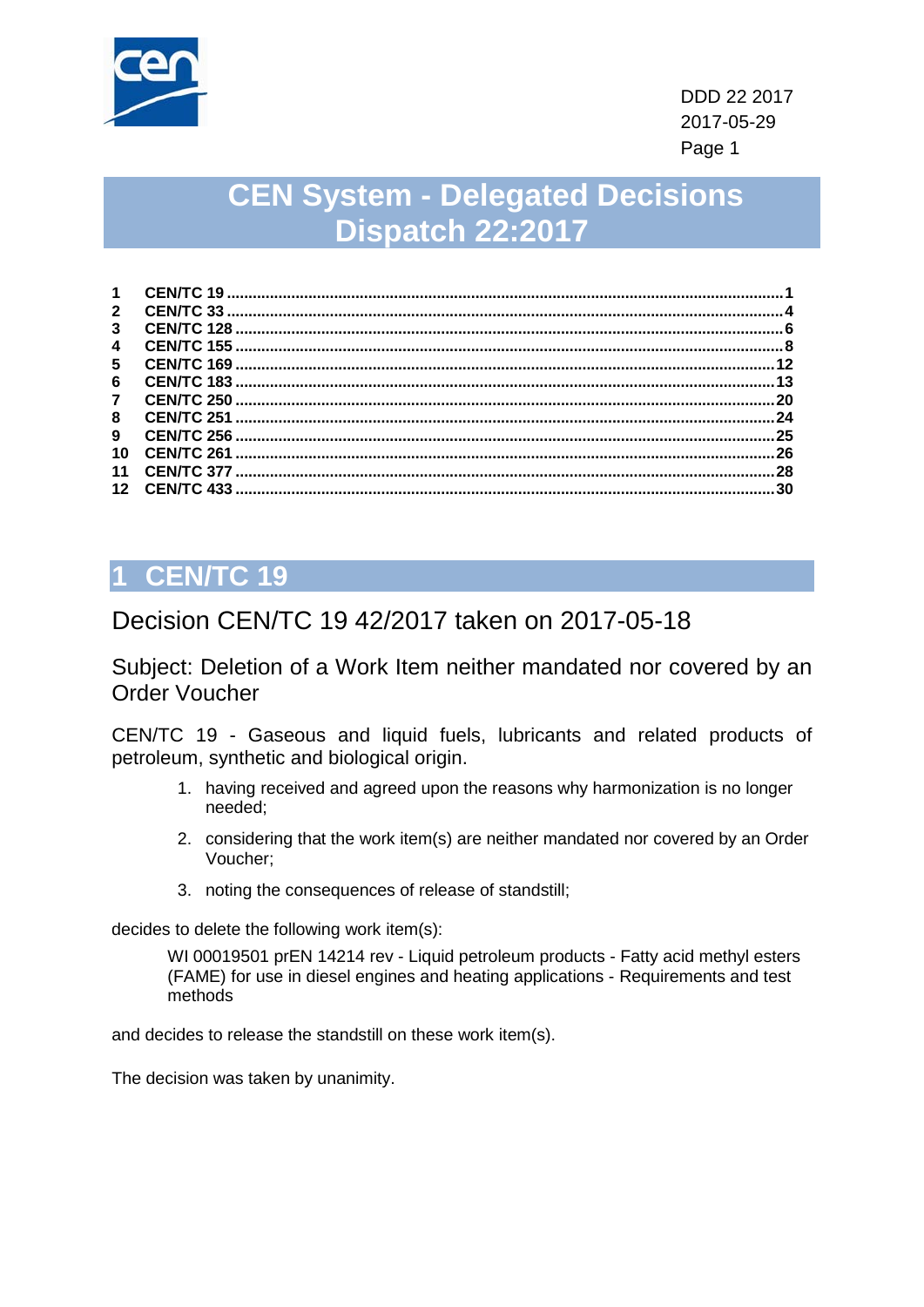#### Decision CEN/TC 19 49/2017 taken on 2017-05-19

#### Subject: Adoption of a Preliminary Work Item

CEN/TC 19 - Gaseous and liquid fuels, lubricants and related products of petroleum, synthetic and biological origin.

- having considered the proposal for a new work item as documented in CEN/TC 19 N
- having considered the Guidance Adoption of a new work item in a CEN Technical Committee as documented in the BOSS
- confirming that the new work item falls within its scope
- confirming that the new work item corresponds to real market needs
- confirming that the resources to complete the work below are available
- decides to register the work item described below in its active programme of work

| <b>Section</b>                                                                           | <b>Details</b>                                                                                                                                                                                                               |
|------------------------------------------------------------------------------------------|------------------------------------------------------------------------------------------------------------------------------------------------------------------------------------------------------------------------------|
| 1. Deliverable                                                                           | <b>EN</b>                                                                                                                                                                                                                    |
| 2. This item<br>corresponds to                                                           | A new project                                                                                                                                                                                                                |
| 3. Document<br>developed in drafting<br>body                                             | CEN/TC 19/WG 9 - Chromatographic test methods                                                                                                                                                                                |
| 4. Title                                                                                 | revision of CEN/TR 15522-2, Oil spill identification - Waterborne<br>petroleum and petroleum products - Part 2: Analytical methodology<br>and interpretation of results based on GC-FID and GC-MS low<br>resolution analyses |
| 5. Scope                                                                                 | to revise it into a full test method and to bring the precision statement<br>in line with the actual day-to-day precision, using the actual PT<br>schemes                                                                    |
| 6. Environmental<br>aspects -<br><b>OPTIONAL</b>                                         | Discharges to soil<br>Discharges to water                                                                                                                                                                                    |
| 7. How do you plan<br>to address these<br>environmental<br>aspects? -<br><b>OPTIONAL</b> | Bring in environmental expertise to the WG                                                                                                                                                                                   |
| 8. Track                                                                                 | Enquiry + Formal Vote (ENQ+FV)                                                                                                                                                                                               |
| 9. Related<br>mandate(s)                                                                 | <b>No</b>                                                                                                                                                                                                                    |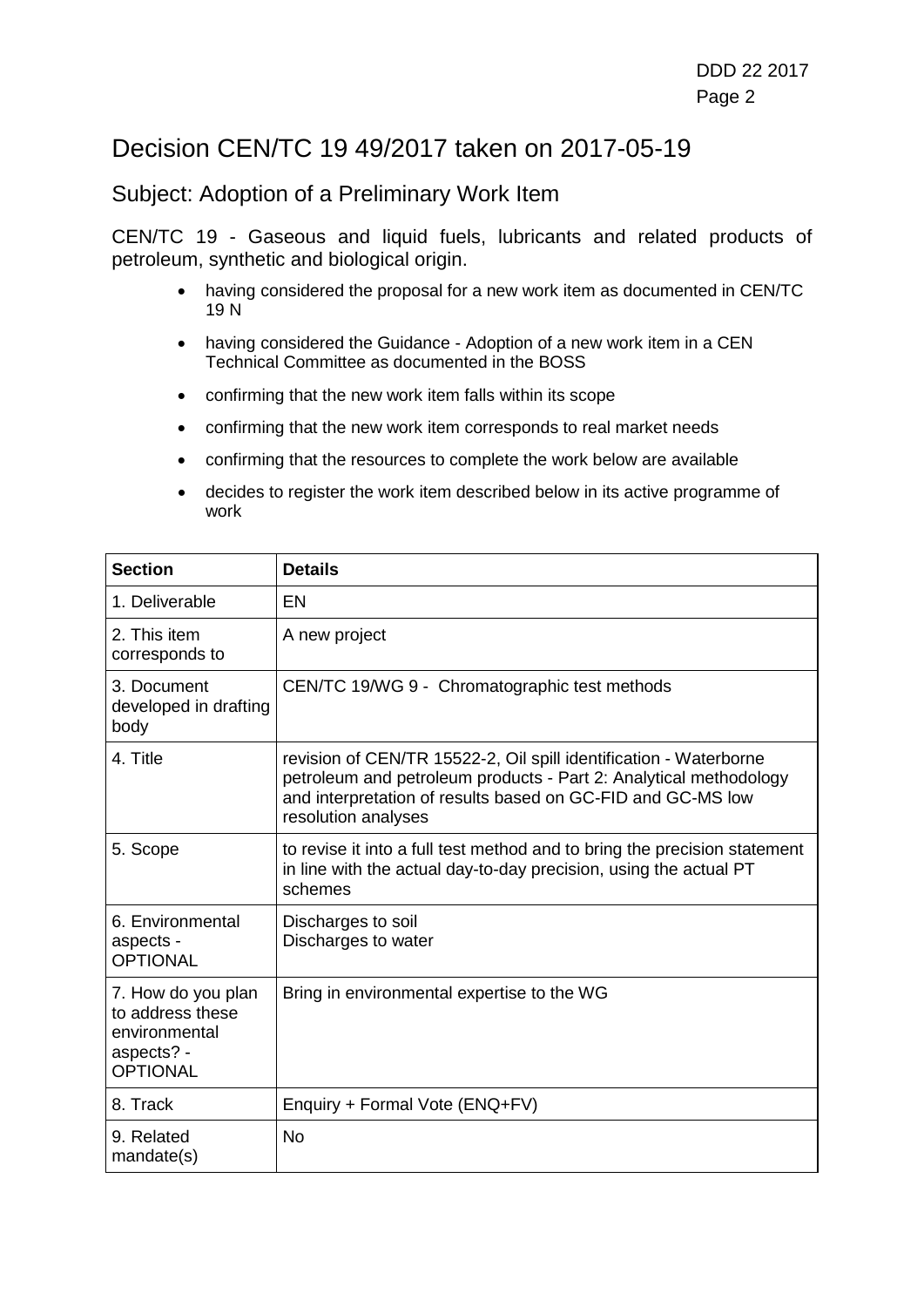DDD 22 2017 Page 3

| 10. Related<br>directive(s)      | No.                                                                                                        |
|----------------------------------|------------------------------------------------------------------------------------------------------------|
| 11. The decision<br>was taken by | Simple majority<br>Number of positive votes: 15<br>Number of negative votes: 0<br>Number of abstentions: 0 |

## Decision CEN/TC 19 52/2017 taken on 2017-05-19

Subject: CEN/TC 19 - Decision to skip the Formal Vote

CEN/TC 19 - Gaseous and liquid fuels, lubricants and related products of petroleum, synthetic and biological origin.

- considering the results of the Enquiry ballot;
- considering the table of decisions and the formal written proposals as distributed after the comments decision meeting;
- considering the CEN/CENELEC Internal Regulations Part 2, clause 11.2.3;
- considering Decisions BT 34/2002, BT 42/2003 and related document BT N 6962 concerning timeframes for the development of ENs;
- considering Decision BT 35/2014 to associate a vote to the CEN Enquiry and to allow Technical Bodies to decide to skip the Formal Vote;
- considering Decision 49/2014 to allow Technical Bodies to decide to skip the Formal Vote through a TC decision based on simple majority only;

decides to skip the Formal Vote and proceed with the publication of WI 00019389 - prEN 17057 - Automotive fuels and fat and oil derivates - Determination of saturated monoglycerides content in Fatty Acid methyl Esters (FAME) - Method by GC-FID *(In this case the TC must not finalize the publication, this will be done by CCMC. Instead the TC must notify CCMC of its intention to skip Formal Vote by posting only an electronic transmission notice onto eTrans.)*

The decision was taken by unanimity.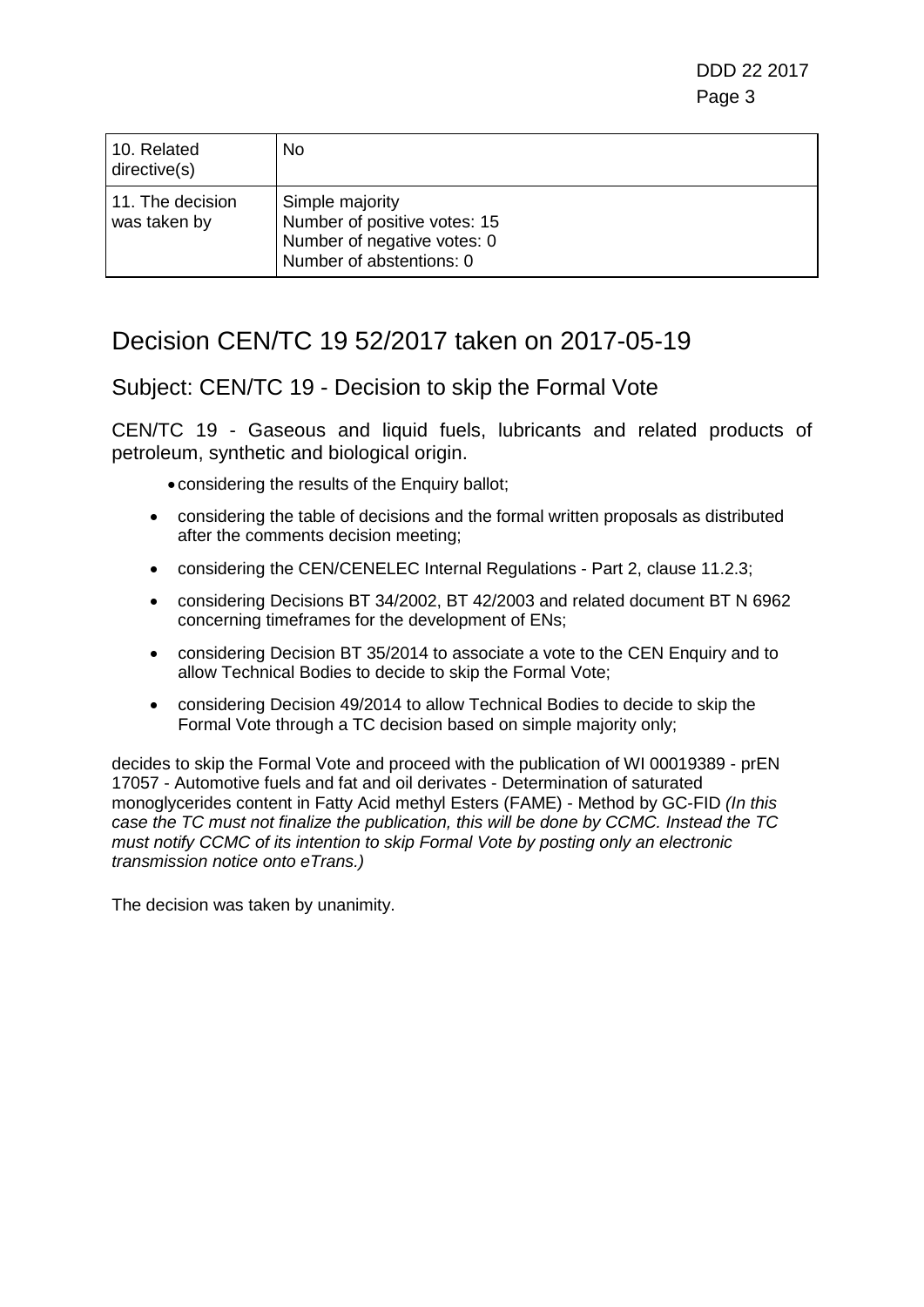### <span id="page-3-0"></span>Decision CEN/TC 33 1171c/2017 taken on 2017-05-20

#### Subject: Adoption of a New Work Item

CEN/TC 33 Doors, windows, shutters, building hardware and curtain walling

- having considered the proposal for a new work item as documented in CEN/TC 33 N 3339
- having considered the Guidance Adoption of a new work item in a CEN Technical Committee as documented in the BOSS
- confirming that the new work item falls within its scope
- confirming that the new work item corresponds to real market needs
- confirming that the resources to complete the work below are available
- decides to register the work item described below in its active programme of work

| <b>Section</b>                               | <b>Details</b>                                                                                                                                                                                                                                                                                                                                                                                               |
|----------------------------------------------|--------------------------------------------------------------------------------------------------------------------------------------------------------------------------------------------------------------------------------------------------------------------------------------------------------------------------------------------------------------------------------------------------------------|
| 1. Deliverable                               | EN                                                                                                                                                                                                                                                                                                                                                                                                           |
| 2. This item<br>corresponds to               | The revision of an EN<br>EN 12978:2003+A1:2009                                                                                                                                                                                                                                                                                                                                                               |
| 3. Document<br>developed in drafting<br>body | CEN/TC 33/WG 5 - Industrial, commercial and garage doors and<br>gates                                                                                                                                                                                                                                                                                                                                        |
| 4. Title                                     | Industrial, commercial and garage doors and gates - Safety devices<br>for power operated doors and gates - Requirements and test methods                                                                                                                                                                                                                                                                     |
| 5. Scope                                     | This European Standard specifies requirements and test methods for<br>sensitive protective equipment to be used with power operated<br>industrial / commercial / garage doors, gates and barriers covered by<br>EN 12453 and powered operated pedestrian doors covered by EN<br>16005.                                                                                                                       |
|                                              | Note "safety protective equipment" means a device:<br>- which serves to fulfil a safety function,<br>- which is independently placed on the market,<br>- the failure and/or malfunction of which endangers the safety of<br>persons, and<br>- which is not necessary in order for the machinery to function, or for<br>which normal components may be substituted in order for the<br>machinery to function. |
|                                              | Whenever the term "door" is used in this document, it shall be                                                                                                                                                                                                                                                                                                                                               |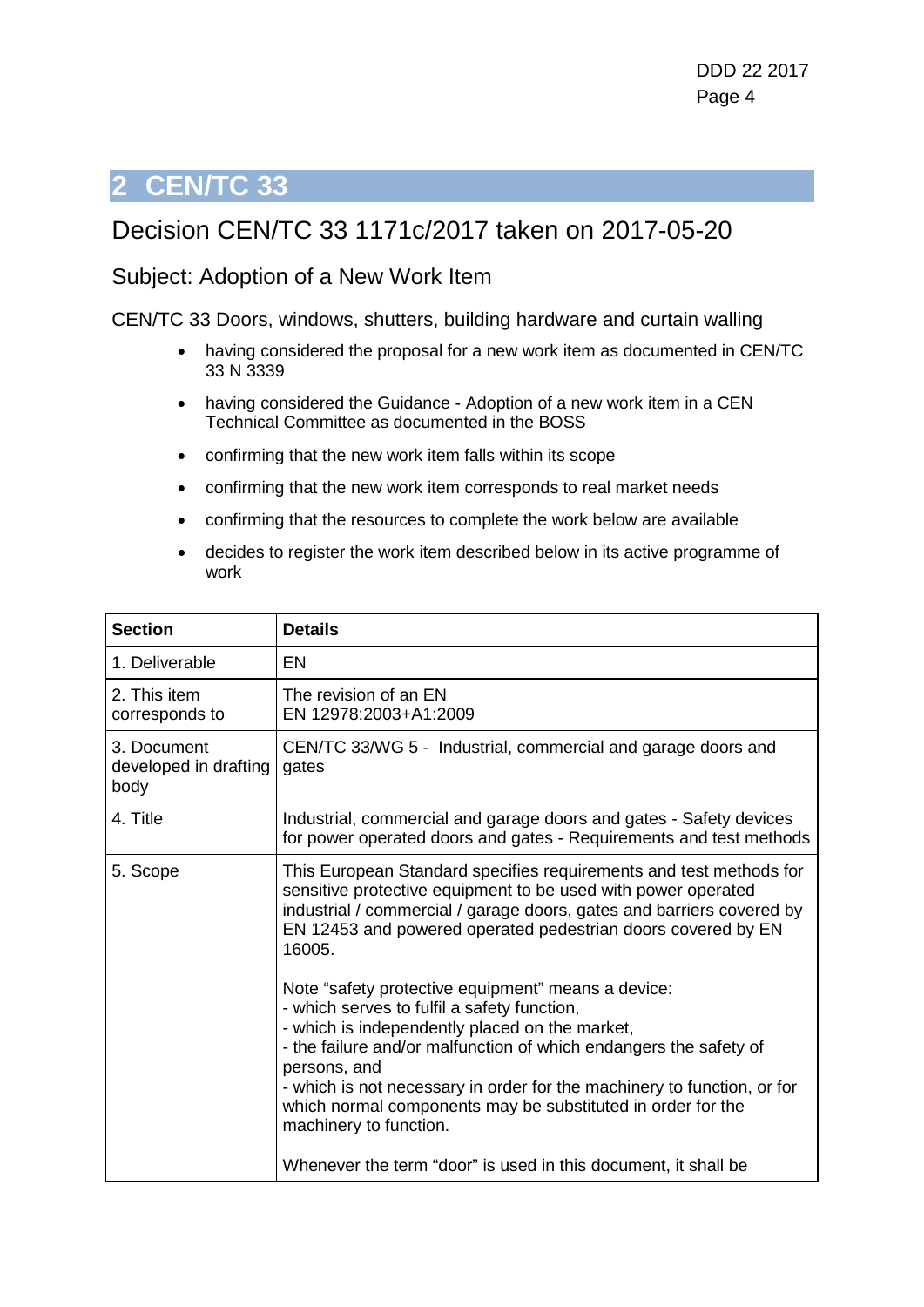|                                                                     | deemed to cover the full scope of types and variances of doors, gates<br>and barriers defined by the scopes of EN 12453 and EN 16005.                                                                                               |
|---------------------------------------------------------------------|-------------------------------------------------------------------------------------------------------------------------------------------------------------------------------------------------------------------------------------|
|                                                                     | This standard does not deal with sensitive protective equipment using<br>ultrasonic, radar, capacitive, inductive or active infrared technologies.                                                                                  |
|                                                                     | This standard does not apply to inherent sensitive protective<br>equipment.                                                                                                                                                         |
| 6. Environmental<br>aspects                                         | None of the above: Not relevant                                                                                                                                                                                                     |
| 7. How do you plan<br>to address these<br>environmental<br>aspects? | Other: Not relevant                                                                                                                                                                                                                 |
| 8. Vienna<br>Agreement                                              | No or expected CEN lead                                                                                                                                                                                                             |
| 9. The project is<br>linked to                                      | No document from another organization                                                                                                                                                                                               |
| 10. Track                                                           | Enquiry + Formal Vote (ENQ+FV)                                                                                                                                                                                                      |
| 11. Related<br>mandate(s)                                           | Yes<br>M/396                                                                                                                                                                                                                        |
| 12. Related<br>directive(s)                                         | Yes<br>Directive reference   For citation in Official journal<br>2006/42/EC   Yes                                                                                                                                                   |
| 13. Commitment                                                      | The following CEN members (at least five) are committed to<br>participate in the development of the project:<br><b>SFS</b><br><b>SIS</b><br><b>DIN</b><br>DS<br><b>UNI</b><br><b>NEN</b>                                            |
| 14. The decision<br>was taken by                                    | Weighted vote and simple majority<br>Percentage of positive weighted votes (min. 71% before 2017-01-01,<br>min. 65% from 2017-01-01):100<br>Number of positive votes: 15<br>Number of negative votes: 0<br>Number of abstentions: 6 |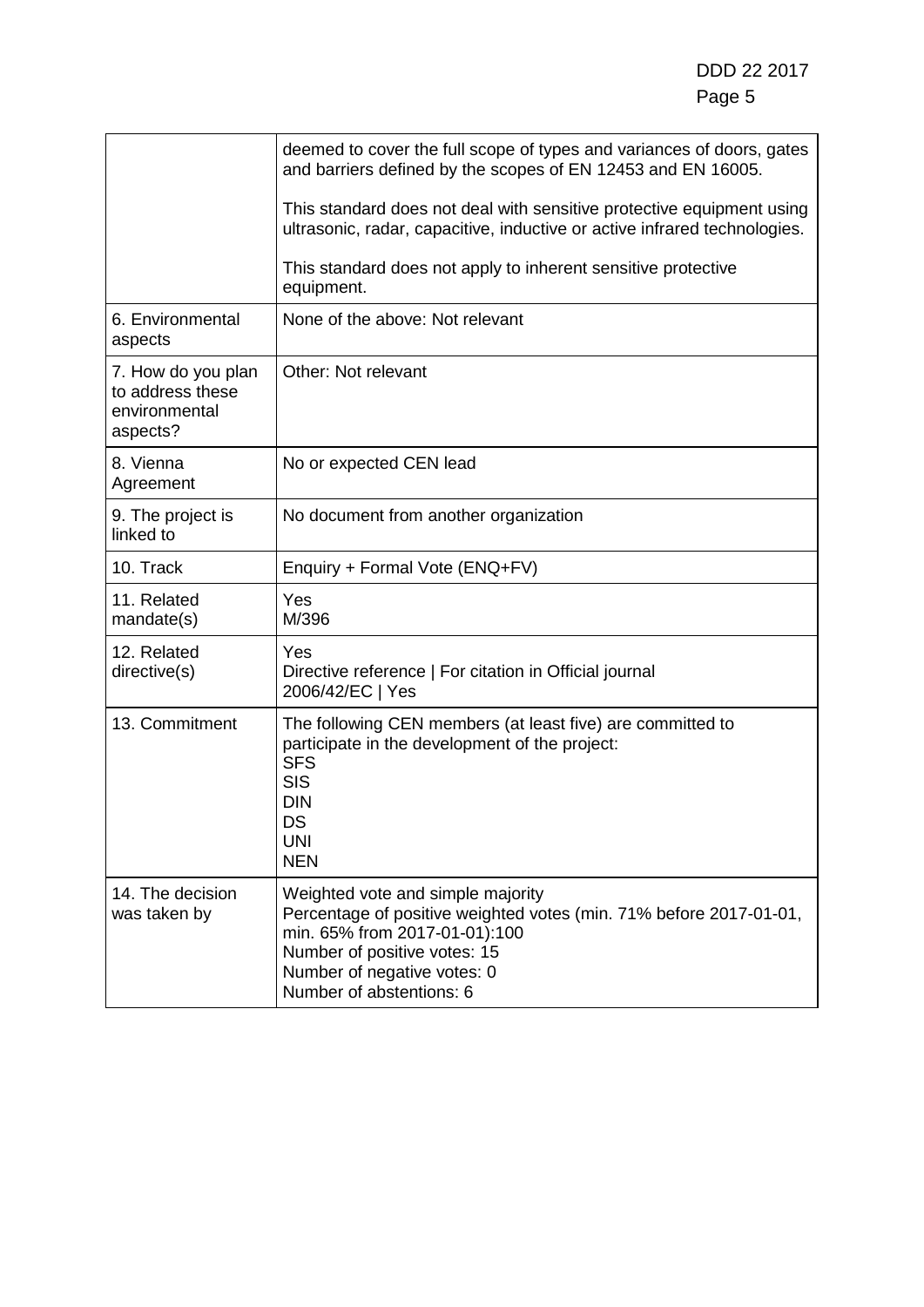### <span id="page-5-0"></span>Decision CEN/TC 128 509/2017 taken on 2017-05-10

#### Subject: Adoption of a New Work Item

CEN/TC 128 - Roof covering products for discontinuous laying and products for wall cladding

- having considered the proposal for a new work item as documented in CEN/TC 128 N 1891
- having considered the Guidance Adoption of a new work item in a CEN Technical Committee as documented in the BOSS
- confirming that the new work item falls within its scope
- confirming that the new work item corresponds to real market needs
- confirming that the resources to complete the work below are available
- decides to register the work item described below in its active programme of work

| <b>Section</b>                               | <b>Details</b>                                                                                                                                                                                                                                                                                                                                                                                                                                                                                                                                                                                                                                                                                                                                                                                                                                                                                                                                                                                                                                                                                                      |
|----------------------------------------------|---------------------------------------------------------------------------------------------------------------------------------------------------------------------------------------------------------------------------------------------------------------------------------------------------------------------------------------------------------------------------------------------------------------------------------------------------------------------------------------------------------------------------------------------------------------------------------------------------------------------------------------------------------------------------------------------------------------------------------------------------------------------------------------------------------------------------------------------------------------------------------------------------------------------------------------------------------------------------------------------------------------------------------------------------------------------------------------------------------------------|
| 1. Deliverable                               | EN                                                                                                                                                                                                                                                                                                                                                                                                                                                                                                                                                                                                                                                                                                                                                                                                                                                                                                                                                                                                                                                                                                                  |
| 2. This item<br>corresponds to               | A new project                                                                                                                                                                                                                                                                                                                                                                                                                                                                                                                                                                                                                                                                                                                                                                                                                                                                                                                                                                                                                                                                                                       |
| 3. Document<br>developed in drafting<br>body | CEN/TC 128/SC 9/WG 1 - Walkways and safety hooks                                                                                                                                                                                                                                                                                                                                                                                                                                                                                                                                                                                                                                                                                                                                                                                                                                                                                                                                                                                                                                                                    |
| 4. Title                                     | prXXXXX:2017 "Permanent anchor devices and safety hooks"                                                                                                                                                                                                                                                                                                                                                                                                                                                                                                                                                                                                                                                                                                                                                                                                                                                                                                                                                                                                                                                            |
| 5. Scope                                     | This standard defines requirements for anchor devices and safety<br>hooks permanently fixed to buildings and structures.<br>Anchor devices intend to prevent persons from falling and arrest falls<br>used in and on buildings and civil engineering works. Anchor devices<br>meant to be secured in such a way that they are part of the<br>construction work and intended to ensure the safety in use or in the<br>functioning of a construction work pursuant to Regulation (EU) No<br>305/2011 of the European Parliament and of the Council.<br>The anchor devices are intended for the attachment of personal fall<br>protection systems complying with EN 363.<br>The safety hooks are intended as anchor points to which personal fall<br>protection systems complying with EN 363 are attached. The safety<br>hooks are also intended to attach mobile roof ladders or work<br>platforms.<br>This standard also covers the fixings used to secure the anchor<br>devices or safety hooks into the load bearing structure.<br>It specifies essential dimensions, materials and load-bearing<br>requirements. |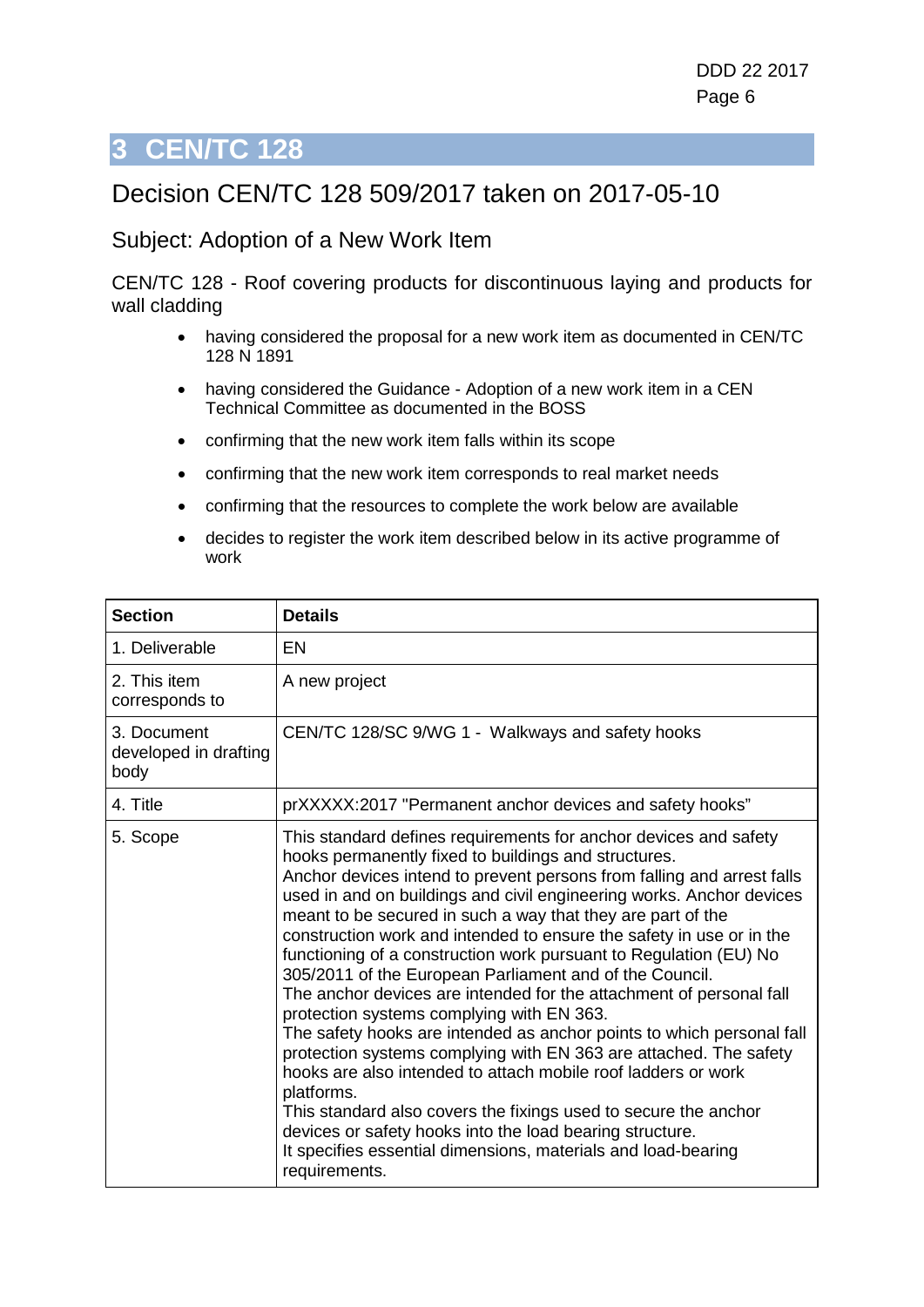|                                                                     | This standard contains requirements for the following systems:<br>- single anchor point system;<br>- safety hook system;<br>- wire anchor line system;<br>- rail anchor line system.<br>The systems described in this standard consist usually of several<br>components. They must be evaluated as a system in its entirety.<br>This standard also includes requirements for the durability, marking,<br>installation, assembly, documentation, operating and maintenance.<br>This standard is not applicable to:<br>- Temporary anchor devices according to EN 795;<br>- Facilities for roof access according to EN 516;<br>- Permanently fixed ladders on roofs according to EN 12951. |
|---------------------------------------------------------------------|------------------------------------------------------------------------------------------------------------------------------------------------------------------------------------------------------------------------------------------------------------------------------------------------------------------------------------------------------------------------------------------------------------------------------------------------------------------------------------------------------------------------------------------------------------------------------------------------------------------------------------------------------------------------------------------|
| 6. Environmental<br>aspects                                         | Use of materials                                                                                                                                                                                                                                                                                                                                                                                                                                                                                                                                                                                                                                                                         |
| 7. How do you plan<br>to address these<br>environmental<br>aspects? | Bring in environmental expertise to the WG                                                                                                                                                                                                                                                                                                                                                                                                                                                                                                                                                                                                                                               |
| 8. Vienna<br>Agreement                                              | No or expected CEN lead                                                                                                                                                                                                                                                                                                                                                                                                                                                                                                                                                                                                                                                                  |
| 9. The project is<br>linked to                                      | No document from another organization                                                                                                                                                                                                                                                                                                                                                                                                                                                                                                                                                                                                                                                    |
| 10. Track                                                           | Enquiry + Formal Vote (ENQ+FV)                                                                                                                                                                                                                                                                                                                                                                                                                                                                                                                                                                                                                                                           |
| 11. Related<br>mandate(s)                                           | Yes<br>M/122                                                                                                                                                                                                                                                                                                                                                                                                                                                                                                                                                                                                                                                                             |
| 12. Related<br>directive(s)                                         | Yes<br>Directive reference   For citation in Official journal<br>305/2011   Yes                                                                                                                                                                                                                                                                                                                                                                                                                                                                                                                                                                                                          |
| 13. Commitment                                                      | The following CEN members (at least five) are committed to<br>participate in the development of the project:<br><b>SIS</b><br><b>BSI</b><br><b>CYS</b><br><b>DIN</b><br><b>NBN</b><br><b>UNI</b><br><b>NEN</b><br><b>ILNAS</b>                                                                                                                                                                                                                                                                                                                                                                                                                                                           |
| 14. The decision<br>was taken by                                    | Weighted vote and simple majority<br>Percentage of positive weighted votes (min. 71% before 2017-01-01,<br>min. 65% from 2017-01-01):100<br>Number of positive votes: 15<br>Number of negative votes: 0<br>Number of abstentions: 5                                                                                                                                                                                                                                                                                                                                                                                                                                                      |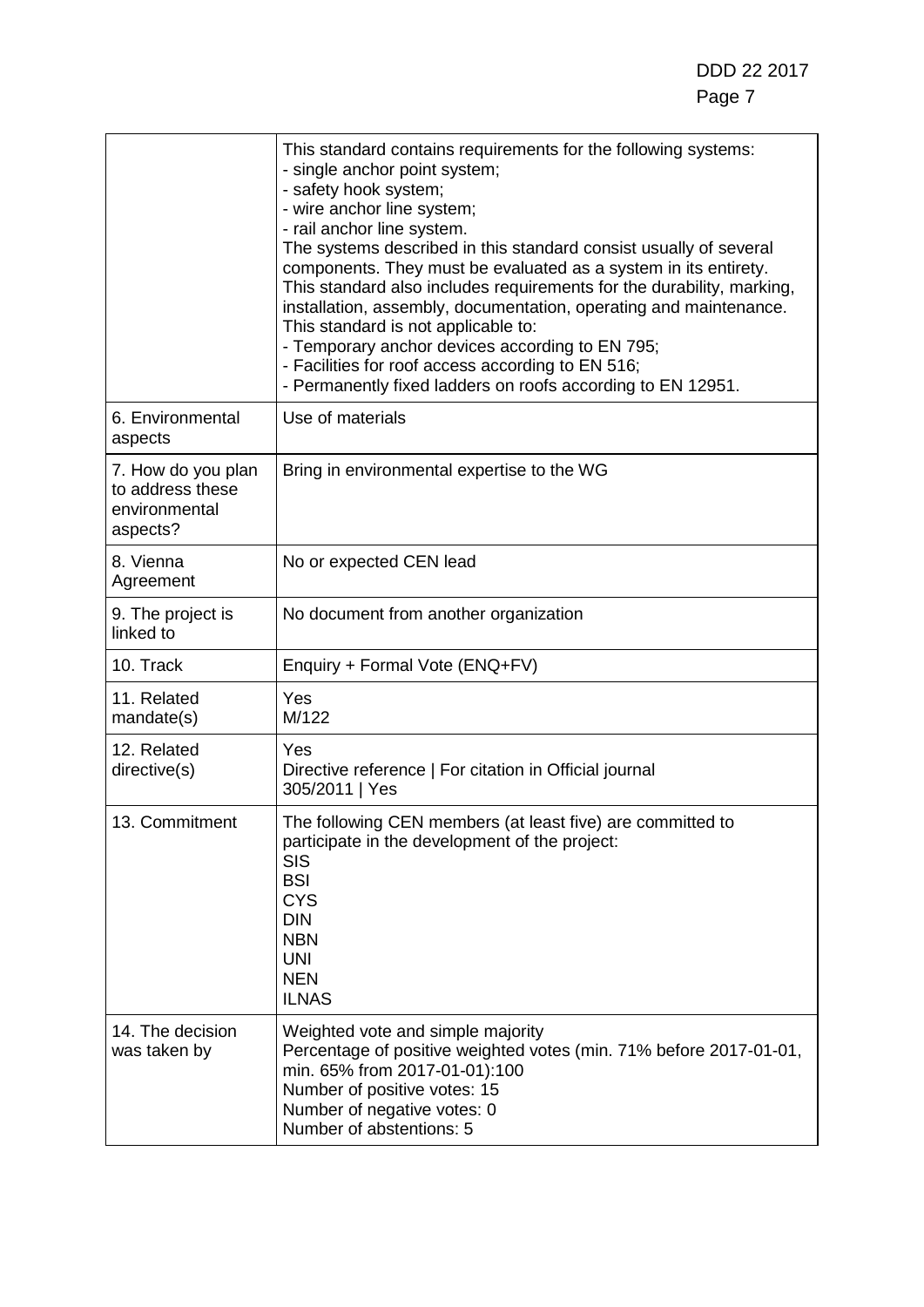## <span id="page-7-0"></span>Decision CEN/TC 155 1326a/2017 taken on 2017-05-07

#### Subject: Adoption of a New Work Item

CEN/TC 155 - Plastics piping systems and ducting systems

- having considered the proposal for a new work item as documented in CEN/TC 155 N SC8\_WG5\_N68
- having considered the Guidance Adoption of a new work item in a CEN Technical Committee as documented in the BOSS
- confirming that the new work item falls within its scope
- confirming that the new work item corresponds to real market needs
- confirming that the resources to complete the work below are available
- decides to register the work item described below in its active programme of work

| <b>Section</b>                               | <b>Details</b>                                                                                                                                                                                                                                                                                                                                                                                                                                                                                                                                                                                                                                                                                                                                                                                                                                                                                                                                                                                                            |
|----------------------------------------------|---------------------------------------------------------------------------------------------------------------------------------------------------------------------------------------------------------------------------------------------------------------------------------------------------------------------------------------------------------------------------------------------------------------------------------------------------------------------------------------------------------------------------------------------------------------------------------------------------------------------------------------------------------------------------------------------------------------------------------------------------------------------------------------------------------------------------------------------------------------------------------------------------------------------------------------------------------------------------------------------------------------------------|
| 1. Deliverable                               | <b>EN</b>                                                                                                                                                                                                                                                                                                                                                                                                                                                                                                                                                                                                                                                                                                                                                                                                                                                                                                                                                                                                                 |
| 2. This item<br>corresponds to               | A new project                                                                                                                                                                                                                                                                                                                                                                                                                                                                                                                                                                                                                                                                                                                                                                                                                                                                                                                                                                                                             |
| 3. Document<br>developed in drafting<br>body | CEN/TC 155/WG 17 - Rehabilitation of pipeline systems                                                                                                                                                                                                                                                                                                                                                                                                                                                                                                                                                                                                                                                                                                                                                                                                                                                                                                                                                                     |
| 4. Title                                     | Plastics piping systems for the trenchless replacement of<br>underground pipeline networks -- Part 1: Replacement on the line by<br>pipe bursting and pipe extraction                                                                                                                                                                                                                                                                                                                                                                                                                                                                                                                                                                                                                                                                                                                                                                                                                                                     |
| 5. Scope                                     | This document specifies requirements and test methods for pipes and<br>fittings which are part of plastics piping systems for the trenchless<br>replacement of various underground pipeline networks, underground<br>non-pressure and pressure drainage and sewerage networks and<br>underground water and gas supply networks, by means of pipe<br>bursting and pipe extraction.<br>It is applicable to polyethylene (PE) pipes and fittings, as<br>manufactured, as well as to the installed replacement system.<br>This standard should be used in conjunction with standards<br>applicable for the construction of PE pipeline systems where<br>available.<br>Regarding manufactured pipe it is applicable to three different PE<br>pipe types:<br>- PE solid wall single layered pipes (nominal outside diameter, dn),<br>including any identification stripes;<br>- PE pipes with co-extruded layers on either or both the outside and<br>inside of the pipe (total outside diameter, dn), as specified in Annex A, |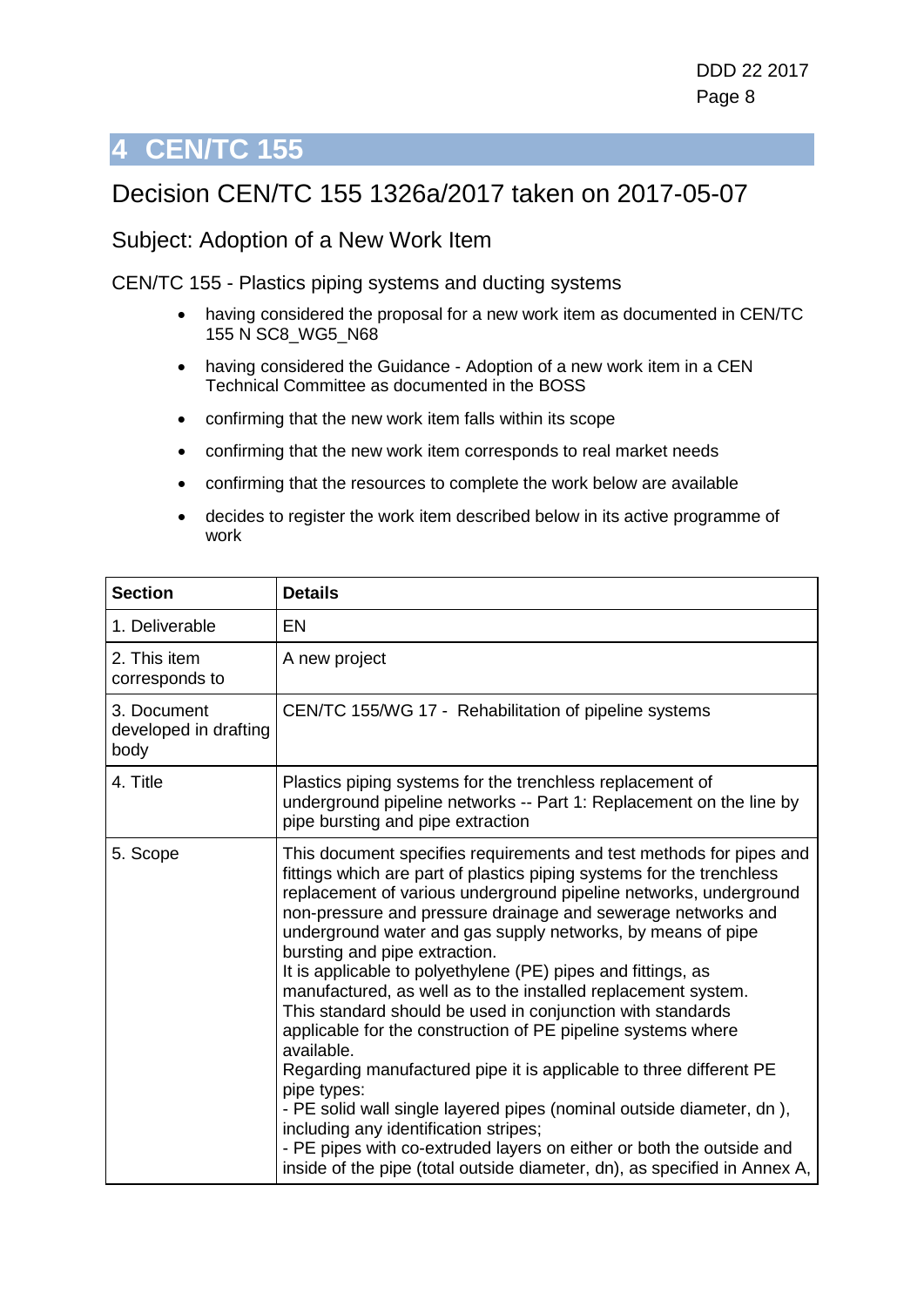|                                                                     | where all layers have the same MRS rating;<br>- PE pipes (outside diameter, dn) having a peelable, contiguous,<br>thermoplastics additional layer on the outside of the pipe (coated<br>pipe"), see Annex A.<br>In addition it covers:<br>- jointing of pipe lengths by means of butt fusion joint;<br>- fabricated and injection-moulded fittings made of PE; |
|---------------------------------------------------------------------|----------------------------------------------------------------------------------------------------------------------------------------------------------------------------------------------------------------------------------------------------------------------------------------------------------------------------------------------------------------|
| 6. Environmental<br>aspects                                         | Other: Not addressed by CEN/TC 155                                                                                                                                                                                                                                                                                                                             |
| 7. How do you plan<br>to address these<br>environmental<br>aspects? | Other: not applicable                                                                                                                                                                                                                                                                                                                                          |
| 8. Vienna<br>Agreement                                              | Yes - Parallel ISO lead<br>ISO project reference: ISO/DIS 21225-1<br>ISO project ID: 70113<br>ISO TC: ISO/TC 238                                                                                                                                                                                                                                               |
| 9. The project is<br>linked to                                      | No document from another organization                                                                                                                                                                                                                                                                                                                          |
| 10. Track                                                           | Enquiry + Formal Vote (ENQ+FV)                                                                                                                                                                                                                                                                                                                                 |
| 11. Related<br>mandate(s)                                           | <b>No</b>                                                                                                                                                                                                                                                                                                                                                      |
| 12. Related<br>directive(s)                                         | <b>No</b>                                                                                                                                                                                                                                                                                                                                                      |
| 13. Commitment                                                      | The following CEN members (at least five) are committed to<br>participate in the development of the project:<br><b>BSI</b><br><b>DIN</b><br><b>NEN</b><br><b>NQIS/ELOT</b><br><b>PKN</b>                                                                                                                                                                       |
| 14. The decision<br>was taken by                                    | Weighted vote and simple majority<br>Percentage of positive weighted votes (min. 71% before 2017-01-01,<br>min. 65% from 2017-01-01):100<br>Number of positive votes: 16<br>Number of negative votes: 0<br>Number of abstentions: 5                                                                                                                            |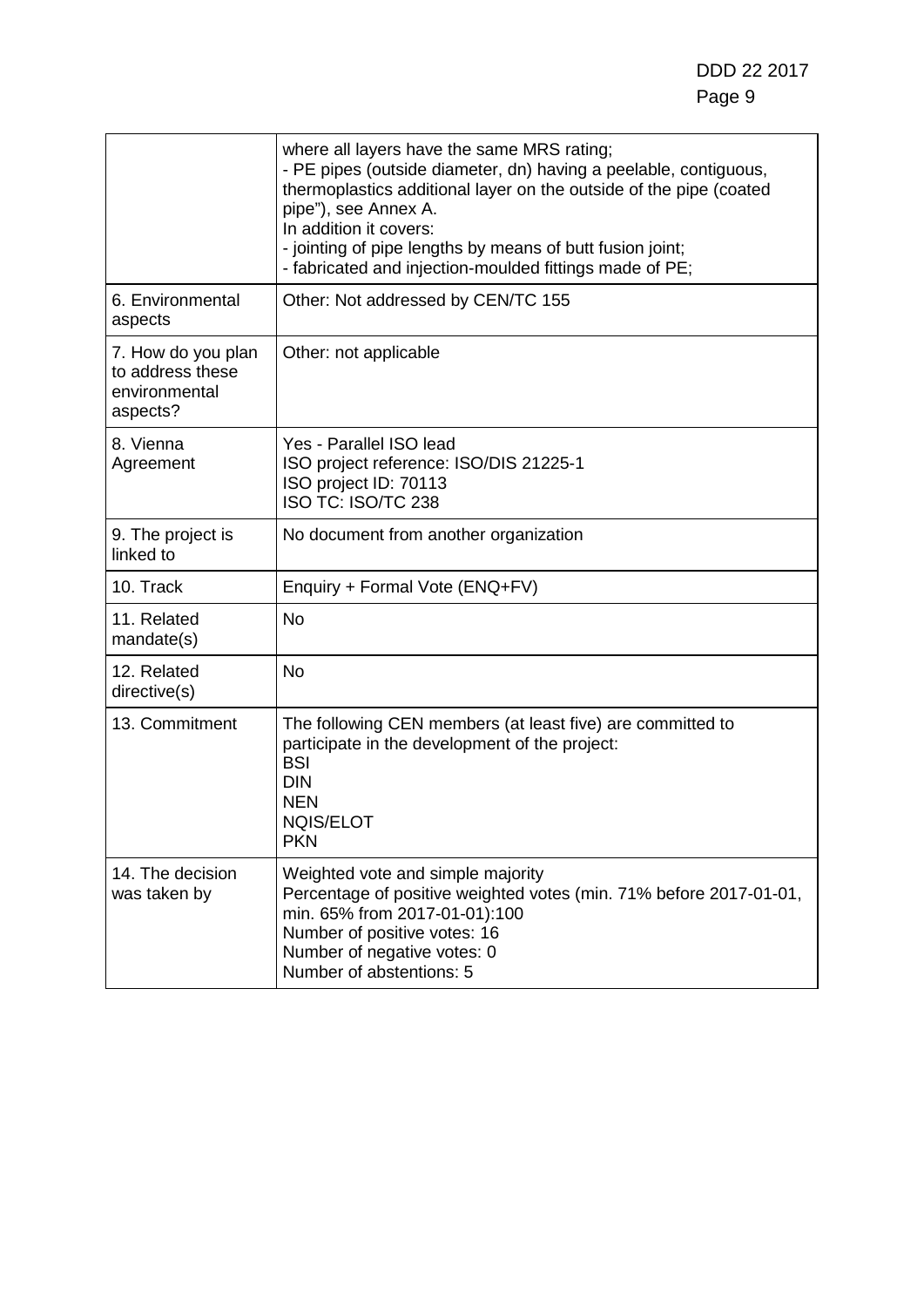### Decision CEN/TC 155 1326b/2017 taken on 2017-05-07

#### Subject: Adoption of a New Work Item

CEN/TC 155 - Plastics piping systems and ducting systems

- having considered the proposal for a new work item as documented in CEN/TC 155 N SC8 WG6 N69
- having considered the Guidance Adoption of a new work item in a CEN Technical Committee as documented in the BOSS
- confirming that the new work item falls within its scope
- confirming that the new work item corresponds to real market needs
- confirming that the resources to complete the work below are available
- decides to register the work item described below in its active programme of work

| <b>Section</b>                               | <b>Details</b>                                                                                                                                                                                                                                                                                                                                                                                                                                                                                                                                                                                                                                                                                                                                                                                                                                                                                                                                                                                                                                                                                                                                                            |
|----------------------------------------------|---------------------------------------------------------------------------------------------------------------------------------------------------------------------------------------------------------------------------------------------------------------------------------------------------------------------------------------------------------------------------------------------------------------------------------------------------------------------------------------------------------------------------------------------------------------------------------------------------------------------------------------------------------------------------------------------------------------------------------------------------------------------------------------------------------------------------------------------------------------------------------------------------------------------------------------------------------------------------------------------------------------------------------------------------------------------------------------------------------------------------------------------------------------------------|
| 1. Deliverable                               | <b>EN</b>                                                                                                                                                                                                                                                                                                                                                                                                                                                                                                                                                                                                                                                                                                                                                                                                                                                                                                                                                                                                                                                                                                                                                                 |
| 2. This item<br>corresponds to               | A new project                                                                                                                                                                                                                                                                                                                                                                                                                                                                                                                                                                                                                                                                                                                                                                                                                                                                                                                                                                                                                                                                                                                                                             |
| 3. Document<br>developed in drafting<br>body | CEN/TC 155/WG 17 - Rehabilitation of pipeline systems                                                                                                                                                                                                                                                                                                                                                                                                                                                                                                                                                                                                                                                                                                                                                                                                                                                                                                                                                                                                                                                                                                                     |
| 4. Title                                     | Plastics piping systems for the trenchless replacement of<br>underground pipeline networks -- Part 1: Replacement on the line by<br>pipe bursting and pipe extraction                                                                                                                                                                                                                                                                                                                                                                                                                                                                                                                                                                                                                                                                                                                                                                                                                                                                                                                                                                                                     |
| 5. Scope                                     | This International Standard specifies requirements and test methods<br>for pipes and fittings which are part of plastics piping systems for the<br>trenchless replacement of various underground pipeline networks,<br>underground non-pressure and pressure drainage and sewerage<br>networks and underground water and gas supply networks, by means<br>of horizontal directional drilling and impact moling.<br>It is applicable to polyethylene (PE) pipes and fittings, as<br>manufactured, as well as to the installed replacement system.<br>This standard should be used in conjunction with standards<br>applicable for the construction of PE pipeline systems where<br>available.<br>Regarding manufactured pipe it is applicable to three different PE<br>pipe types:<br>- PE solid wall single layered pipes (nominal outside diameter, dn),<br>including any identification stripes;<br>- PE pipes with co-extruded layers on either or both the outside and<br>inside of the pipe (total outside diameter, dn), as specified in Annex A,<br>where all layers have the same MRS rating;<br>- PE pipes (outside diameter, dn) having a peelable, contiguous, |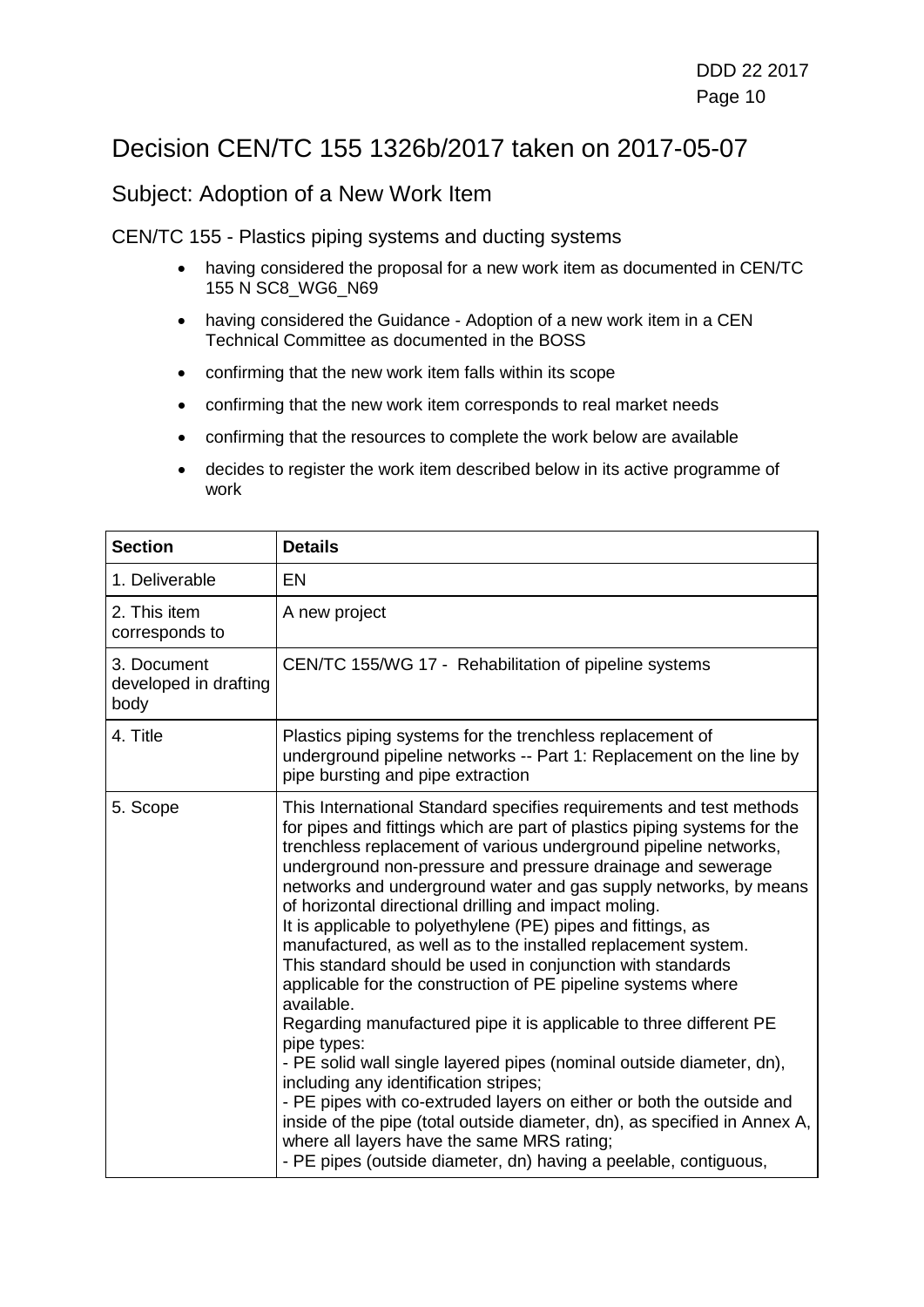|                                                                     | thermoplastics additional layer on the outside of the pipe ("coated<br>pipe"), see Annex A.<br>In addition it covers:<br>- jointing of pipe lengths by means of butt fusion joint to form<br>continuous strings prior to installation.<br>- fabricated and injection-moulded fittings made of PE; |
|---------------------------------------------------------------------|---------------------------------------------------------------------------------------------------------------------------------------------------------------------------------------------------------------------------------------------------------------------------------------------------|
| 6. Environmental<br>aspects                                         | Other: Not addressed by CEN/TC 155                                                                                                                                                                                                                                                                |
| 7. How do you plan<br>to address these<br>environmental<br>aspects? | Other: Not applicable                                                                                                                                                                                                                                                                             |
| 8. Vienna<br>Agreement                                              | Yes - Parallel ISO lead<br>ISO project reference: ISO/DIS 21225-2<br>ISO project ID: 70114<br>ISO TC: ISO/TC 238                                                                                                                                                                                  |
| 9. The project is<br>linked to                                      | No document from another organization                                                                                                                                                                                                                                                             |
| 10. Track                                                           | Enquiry + Formal Vote (ENQ+FV)                                                                                                                                                                                                                                                                    |
| 11. Related<br>mandate(s)                                           | <b>No</b>                                                                                                                                                                                                                                                                                         |
| 12. Related<br>directive(s)                                         | <b>No</b>                                                                                                                                                                                                                                                                                         |
| 13. Commitment                                                      | The following CEN members (at least five) are committed to<br>participate in the development of the project:<br><b>BSI</b><br><b>DIN</b><br><b>NEN</b><br><b>NQIS/ELOT</b><br><b>PKN</b>                                                                                                          |
| 14. The decision<br>was taken by                                    | Weighted vote and simple majority<br>Percentage of positive weighted votes (min. 71% before 2017-01-01,<br>min. 65% from 2017-01-01):100<br>Number of positive votes: 100<br>Number of negative votes: 0<br>Number of abstentions: 5                                                              |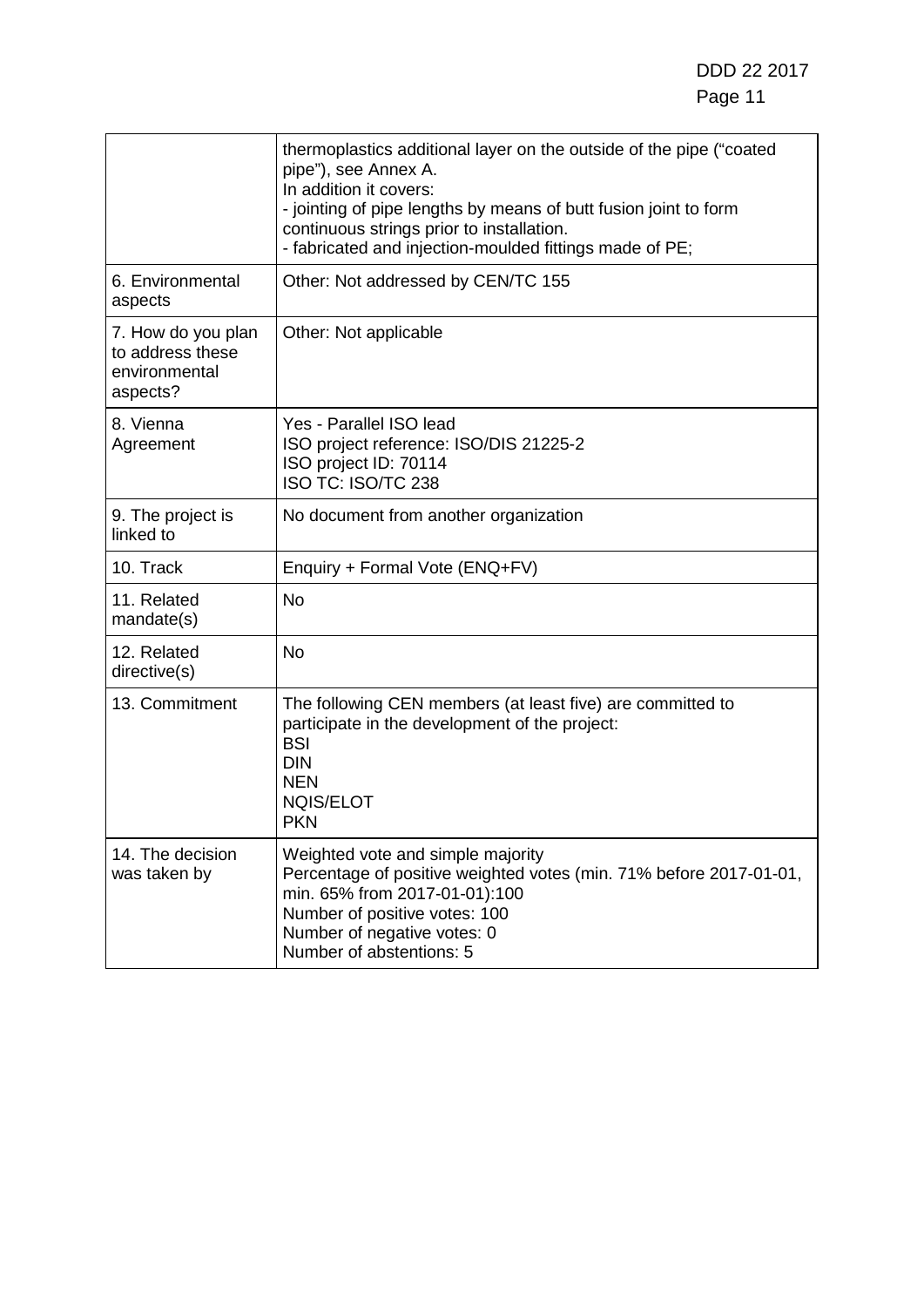### <span id="page-11-0"></span>Decision CEN/TC 169 383/2017 taken on 2017-05-24

#### Subject: Adoption of a New Work Item

CEN/TC 169 Light and lighting

- having considered the proposal for a new work item as documented in CEN/TC 169 N 1465
- having considered the Guidance Adoption of a new work item in a CEN Technical Committee as documented in the BOSS
- confirming that the new work item falls within its scope
- confirming that the new work item corresponds to real market needs
- confirming that the resources to complete the work below are available
- decides to register the work item described below in its active programme of work

| <b>Section</b>                                                      | <b>Details</b>                                                                                                                                                                                                                                                                                                                                                                                           |
|---------------------------------------------------------------------|----------------------------------------------------------------------------------------------------------------------------------------------------------------------------------------------------------------------------------------------------------------------------------------------------------------------------------------------------------------------------------------------------------|
| 1. Deliverable                                                      | <b>TS</b>                                                                                                                                                                                                                                                                                                                                                                                                |
| 2. This item<br>corresponds to                                      | A new project                                                                                                                                                                                                                                                                                                                                                                                            |
| 3. Document<br>developed in drafting<br>body                        | CEN/TC 169/WG 2 - Lighting of work places                                                                                                                                                                                                                                                                                                                                                                |
| 4. Title                                                            | Light and Lighting - Lighting System Design Process                                                                                                                                                                                                                                                                                                                                                      |
| 5. Scope                                                            | This Technical Specification describes an end-to-end approach for<br>securing the required quality of light through life of the system, prior to<br>the energy calculations, and specifying different verifiable steps and<br>key roles within these steps from lighting system design, installation,<br>commissioning, verification and operation including maintenance of<br>the lighting system life. |
| 6. Environmental<br>aspects                                         | Use of energy                                                                                                                                                                                                                                                                                                                                                                                            |
| 7. How do you plan<br>to address these<br>environmental<br>aspects? | Bring in environmental expertise to the WG                                                                                                                                                                                                                                                                                                                                                               |
| 8. Vienna<br>Agreement                                              | No or expected CEN lead                                                                                                                                                                                                                                                                                                                                                                                  |
| 9. The project is<br>linked to                                      | No document from another organization                                                                                                                                                                                                                                                                                                                                                                    |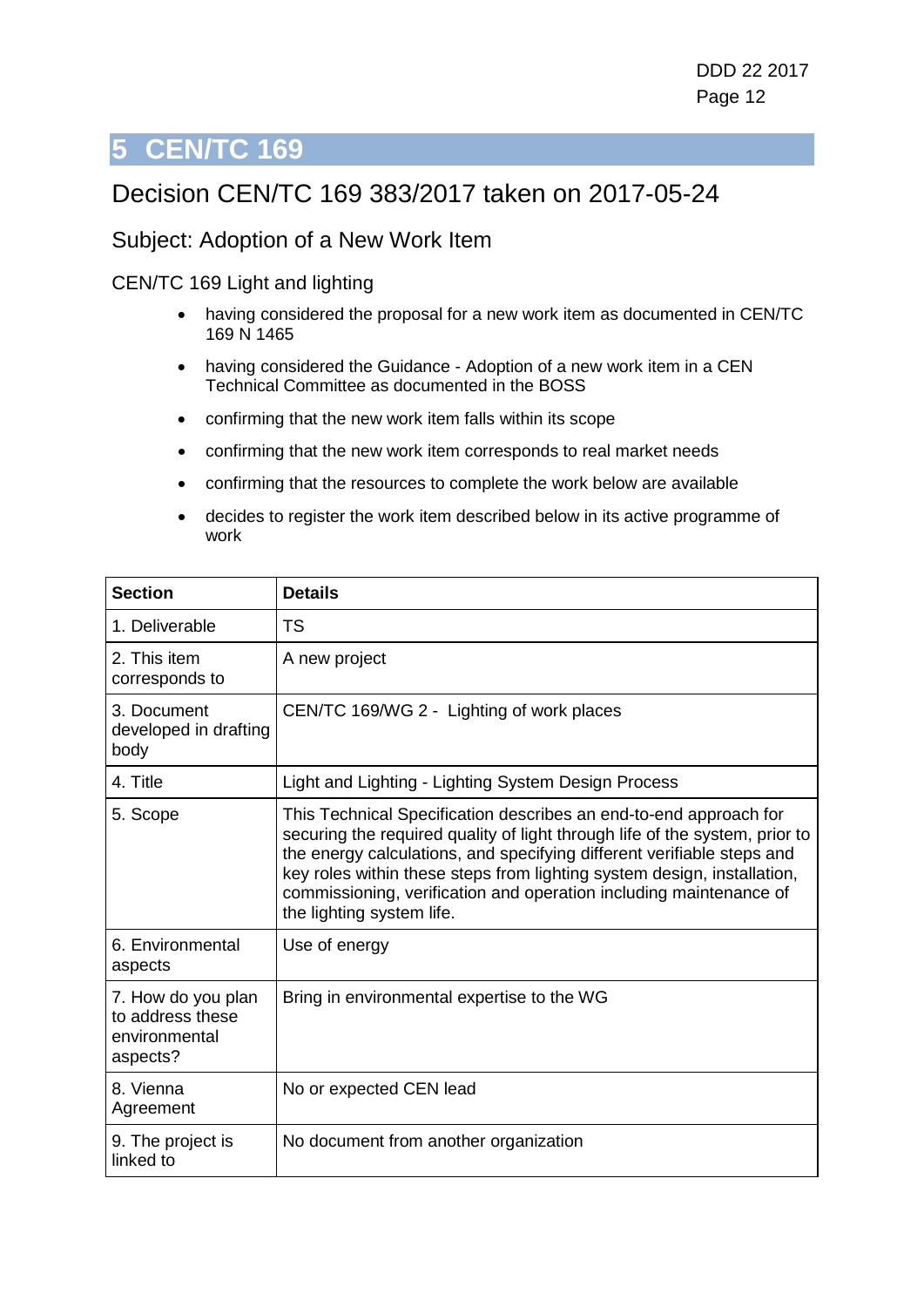DDD 22 2017 Page 13

| 10. Track                        | Vote on TS/TR by correspondence                                                                                                                                                                                                     |
|----------------------------------|-------------------------------------------------------------------------------------------------------------------------------------------------------------------------------------------------------------------------------------|
| 11. Related<br>mandate(s)        | No                                                                                                                                                                                                                                  |
| 12. Related<br>directive(s)      | No.                                                                                                                                                                                                                                 |
| 13. Commitment                   | The following CEN members (at least five) are committed to<br>participate in the development of the project:<br><b>AFNOR</b><br><b>ASI</b><br><b>SIS</b><br><b>ASRO</b><br><b>BSI</b><br><b>DIN</b><br><b>UNI</b><br><b>NEN</b>     |
| 14. The decision<br>was taken by | Weighted vote and simple majority<br>Percentage of positive weighted votes (min. 71% before 2017-01-01,<br>min. 65% from 2017-01-01):100<br>Number of positive votes: 17<br>Number of negative votes: 0<br>Number of abstentions: 6 |

## <span id="page-12-0"></span>**6 CEN/TC 183**

#### Decision CEN/TC 183 C6a/2017 taken on 2017-05-24

Subject: 3 year time-frame for the development of WI 00183107 - 9 month Tolerance Request.

CEN/TC 183 - Waste management

- considering Resolution BT 34/2002 by which BT decided that any work item to result in an EN, registered after 2002-10-31, shall normally result in an EN after 3 years and set maximum times between well identified stages, as well as Resolution BT 42/2003 deciding on variant timeframes;
- considering Resolution BT 42/2008 allowing the CEN/TCs, for well identified and justified reasons, to claim one tolerance of 9 months, applicable to the target dates for submission of a draft to CCMC (or ISO/CS in case of Vienna Agreement - CEN Lead) for the relevant procedure(s) (i.e. CEN Enquiry and/or Formal Vote, UAP, TCA);
- considering that for work item *00183107 - prEN 1501-1 rev - Refuse collection vehicles - General requirements and safety requirements - Part 1: Rear loaded refuse collection vehicles*, it proves impossible to Dispatch ENQ draft to CMC by 2017-05-25;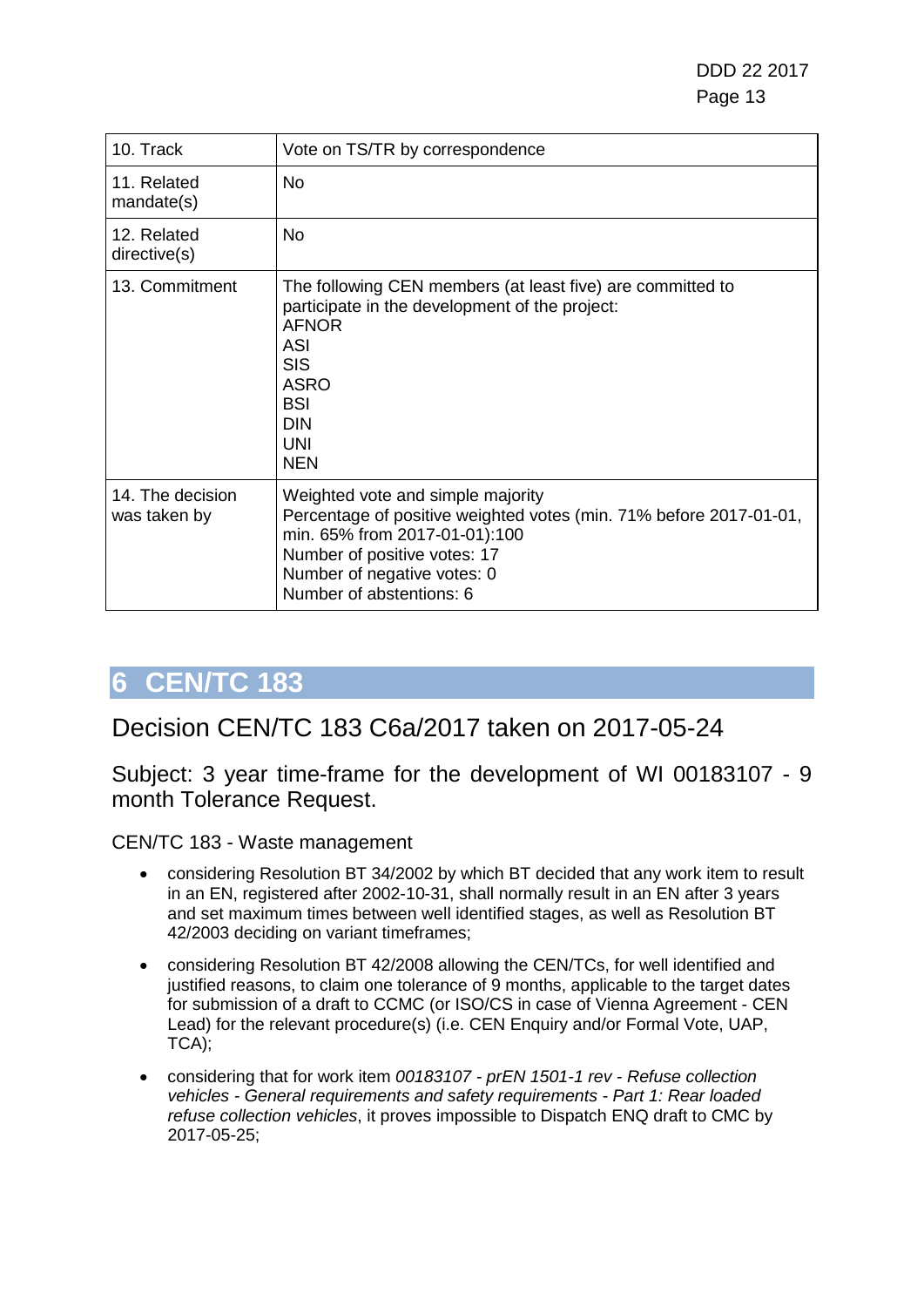- claims a tolerance of 9 months (i.e. a postponement of 9 months of the deadlines for all the stages not yet reached) for the following reasons: Further time to work on and complete the drafts is needed.
- confirms that CEN/TC 183 will Dispatch ENQ draft to CMC (or ISO/CS in case of Vienna Agreement - CEN Lead) by 2018-02-25 at the latest.

The decision was taken by simple majority with 11 positive vote(s), 0 negative vote(s) and 6 abstention(s).

#### Decision CEN/TC 183 C6b/2017 taken on 2017-05-24

Subject: 3 year time-frame for the development of WI 00183108 - 9 month Tolerance Request.

#### CEN/TC 183 - Waste management

- considering Resolution BT 34/2002 by which BT decided that any work item to result in an EN, registered after 2002-10-31, shall normally result in an EN after 3 years and set maximum times between well identified stages, as well as Resolution BT 42/2003 deciding on variant timeframes;
- considering Resolution BT 42/2008 allowing the CEN/TCs, for well identified and justified reasons, to claim one tolerance of 9 months, applicable to the target dates for submission of a draft to CCMC (or ISO/CS in case of Vienna Agreement - CEN Lead) for the relevant procedure(s) (i.e. CEN Enquiry and/or Formal Vote, UAP, TCA);
- considering that for work item *00183108 - prEN 1501-2 rev - Refuse collection vehicles and associated lifting devices - General requirements and safety requirements - Part 2: Side loaded refuse collection vehicles*, it proves impossible to Dispatch ENQ draft to CMC by 2017-05-25;
- claims a tolerance of 9 months (i.e. a postponement of 9 months of the deadlines for all the stages not yet reached) for the following reasons: Further time to work on and complete the drafts is needed.
- confirms that CEN/TC 183 will Dispatch ENQ draft to CMC (or ISO/CS in case of Vienna Agreement - CEN Lead) by 2018-02-25 at the latest.

The decision was taken by simple majority with 11 positive vote(s), 0 negative vote(s) and 6 abstention(s).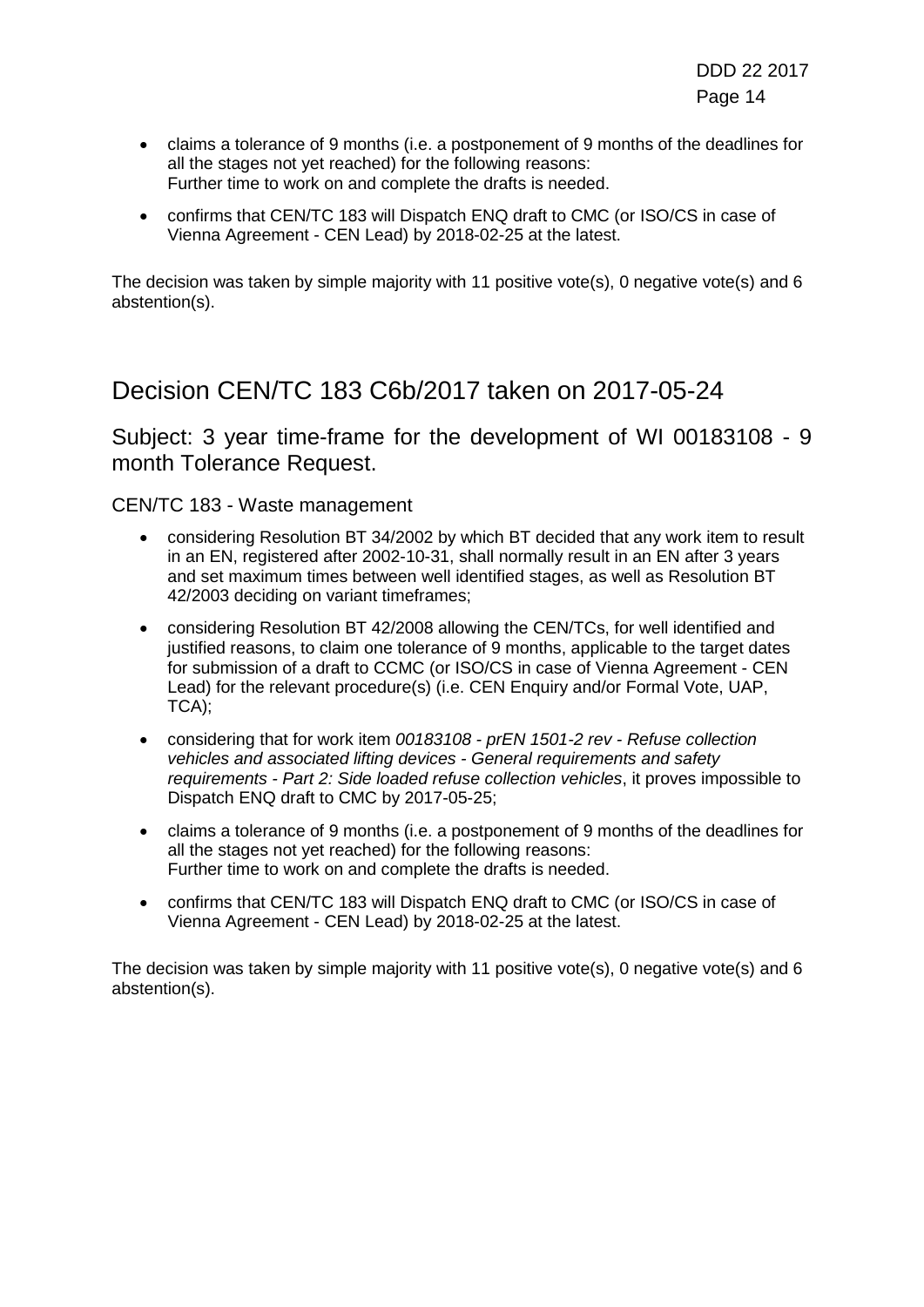## Decision CEN/TC 183 C6c/2017 taken on 2017-05-24

Subject: 3 year time-frame for the development of WI 00183105 - 9 month Tolerance Request.

CEN/TC 183 - Waste management

- considering Resolution BT 34/2002 by which BT decided that any work item to result in an EN, registered after 2002-10-31, shall normally result in an EN after 3 years and set maximum times between well identified stages, as well as Resolution BT 42/2003 deciding on variant timeframes;
- considering Resolution BT 42/2008 allowing the CEN/TCs, for well identified and justified reasons, to claim one tolerance of 9 months, applicable to the target dates for submission of a draft to CCMC (or ISO/CS in case of Vienna Agreement - CEN Lead) for the relevant procedure(s) (i.e. CEN Enquiry and/or Formal Vote, UAP, TCA);
- considering that for work item *00183105 - prEN 1501-3 rev - Refuse collection vehicles and their associated lifting devices - General requirements and safety requirements - Part 3: Front loaded refuse collection vehicles*, it proves impossible to Dispatch ENQ draft to CMC by 2017-05-25;
- claims a tolerance of 9 months (i.e. a postponement of 9 months of the deadlines for all the stages not yet reached) for the following reasons: Further time to work on and complete the drafts is needed.
- confirms that CEN/TC 183 will Dispatch ENQ draft to CMC (or ISO/CS in case of Vienna Agreement - CEN Lead) by 2018-02-25 at the latest.

The decision was taken by simple majority with 11 positive vote(s), 0 negative vote(s) and 6 abstention(s).

### Decision CEN/TC 183 C6d/2017 taken on 2017-05-24

Subject: 3 year time-frame for the development of WI 00183106 - 9 month Tolerance Request.

CEN/TC 183 - Waste management

- considering Resolution BT 34/2002 by which BT decided that any work item to result in an EN, registered after 2002-10-31, shall normally result in an EN after 3 years and set maximum times between well identified stages, as well as Resolution BT 42/2003 deciding on variant timeframes;
- considering Resolution BT 42/2008 allowing the CEN/TCs, for well identified and justified reasons, to claim one tolerance of 9 months, applicable to the target dates for submission of a draft to CCMC (or ISO/CS in case of Vienna Agreement - CEN Lead) for the relevant procedure(s) (i.e. CEN Enquiry and/or Formal Vote, UAP, TCA);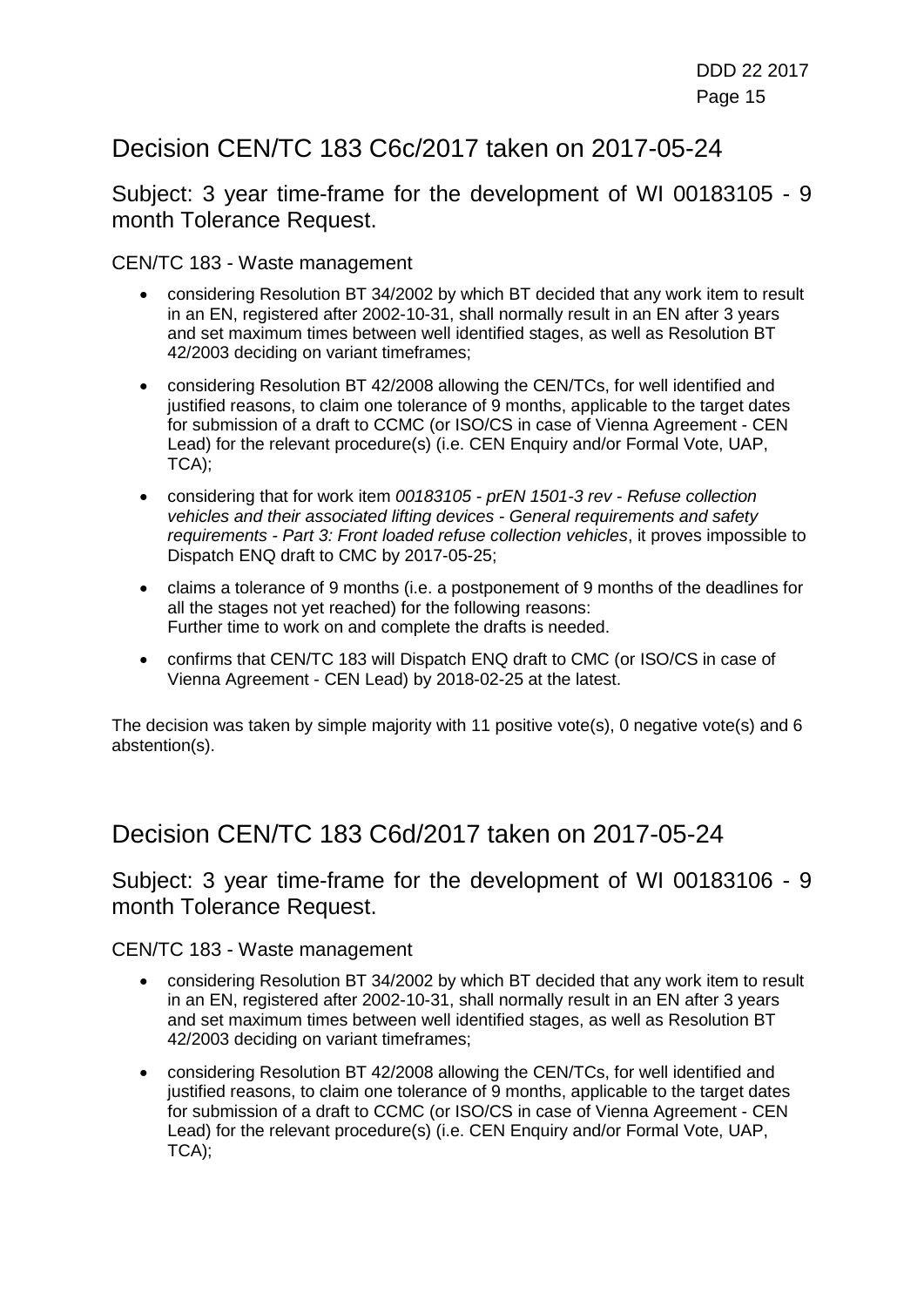- considering that for work item *00183106 - prEN 1501-5 rev - Refuse collection vehicles - General requirements and safety requirements - Part 5: Lifting devices for refuse collection vehicles*, it proves impossible to Dispatch ENQ draft to CMC by 2017-05-25;
- claims a tolerance of 9 months (i.e. a postponement of 9 months of the deadlines for all the stages not yet reached) for the following reasons: Further time to work on and complete the drafts is needed.
- confirms that CEN/TC 183 will Dispatch ENQ draft to CMC (or ISO/CS in case of Vienna Agreement - CEN Lead) by 2018-02-25 at the latest.

The decision was taken by simple majority with 11 positive vote(s), 0 negative vote(s) and 6 abstention(s).

## Decision CEN/TC 183 C7a/2017 taken on 2017-05-24

Subject: 3 year time-frame for the development of WI 00183109 - 9 month Tolerance Request.

CEN/TC 183 - Waste management

- considering Resolution BT 34/2002 by which BT decided that any work item to result in an EN, registered after 2002-10-31, shall normally result in an EN after 3 years and set maximum times between well identified stages, as well as Resolution BT 42/2003 deciding on variant timeframes;
- considering Resolution BT 42/2008 allowing the CEN/TCs, for well identified and justified reasons, to claim one tolerance of 9 months, applicable to the target dates for submission of a draft to CCMC (or ISO/CS in case of Vienna Agreement - CEN Lead) for the relevant procedure(s) (i.e. CEN Enquiry and/or Formal Vote, UAP, TCA);
- considering that for work item *00183109 - EN 840-1:2012/prA1 - Mobile waste and recycling containers - Part 1: Containers with 2 wheels with a capacity up to 400 l for comb lifting devices - Dimensions and design*, it proves impossible to Dispatch ENQ draft to CMC by 2017-05-25;
- claims a tolerance of 9 months (i.e. a postponement of 9 months of the deadlines for all the stages not yet reached) for the following reasons: Further time to work on and complete the drafts is needed.
- confirms that CEN/TC 183 will Dispatch ENQ draft to CMC (or ISO/CS in case of Vienna Agreement - CEN Lead) by 2018-02-25 at the latest.

The decision was taken by simple majority with 11 positive vote(s), 0 negative vote(s) and 6 abstention(s).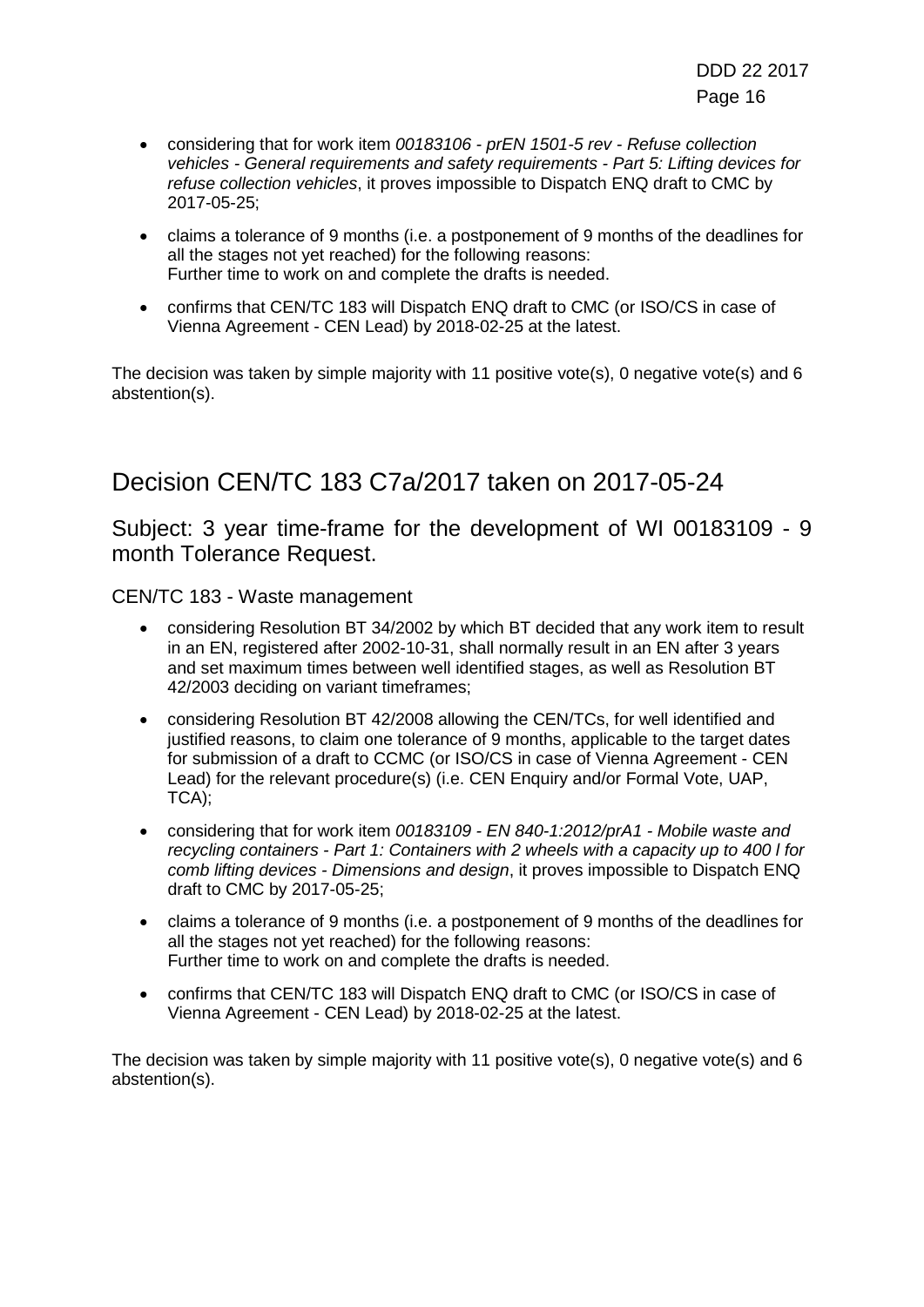## Decision CEN/TC 183 C7b/2017 taken on 2017-05-24

Subject: 3 year time-frame for the development of WI 00183110 - 9 month Tolerance Request.

CEN/TC 183 - Waste management

- considering Resolution BT 34/2002 by which BT decided that any work item to result in an EN, registered after 2002-10-31, shall normally result in an EN after 3 years and set maximum times between well identified stages, as well as Resolution BT 42/2003 deciding on variant timeframes;
- considering Resolution BT 42/2008 allowing the CEN/TCs, for well identified and justified reasons, to claim one tolerance of 9 months, applicable to the target dates for submission of a draft to CCMC (or ISO/CS in case of Vienna Agreement - CEN Lead) for the relevant procedure(s) (i.e. CEN Enquiry and/or Formal Vote, UAP, TCA);
- considering that for work item *00183110 - EN 840-2:2012/prA1 - Mobile waste and recycling containers - Part 2: Containers with 4 wheels with a capacity up to 1 300 l with flat lid(s), for trunnion and/or comb lifting devices - Dimensions and design*, it proves impossible to Dispatch ENQ draft to CMC by 2017-05-25;
- claims a tolerance of 9 months (i.e. a postponement of 9 months of the deadlines for all the stages not yet reached) for the following reasons: Further time to work on and complete the drafts is needed.
- confirms that CEN/TC 183 will Dispatch ENQ draft to CMC (or ISO/CS in case of Vienna Agreement - CEN Lead) by 2018-02-25 at the latest.

The decision was taken by simple majority with 11 positive vote(s), 0 negative vote(s) and 6 abstention(s).

### Decision CEN/TC 183 C7c/2017 taken on 2017-05-24

Subject: 3 year time-frame for the development of WI 00183111 - 9 month Tolerance Request.

CEN/TC 183 - Waste management

- considering Resolution BT 34/2002 by which BT decided that any work item to result in an EN, registered after 2002-10-31, shall normally result in an EN after 3 years and set maximum times between well identified stages, as well as Resolution BT 42/2003 deciding on variant timeframes;
- considering Resolution BT 42/2008 allowing the CEN/TCs, for well identified and justified reasons, to claim one tolerance of 9 months, applicable to the target dates for submission of a draft to CCMC (or ISO/CS in case of Vienna Agreement - CEN Lead) for the relevant procedure(s) (i.e. CEN Enquiry and/or Formal Vote, UAP, TCA);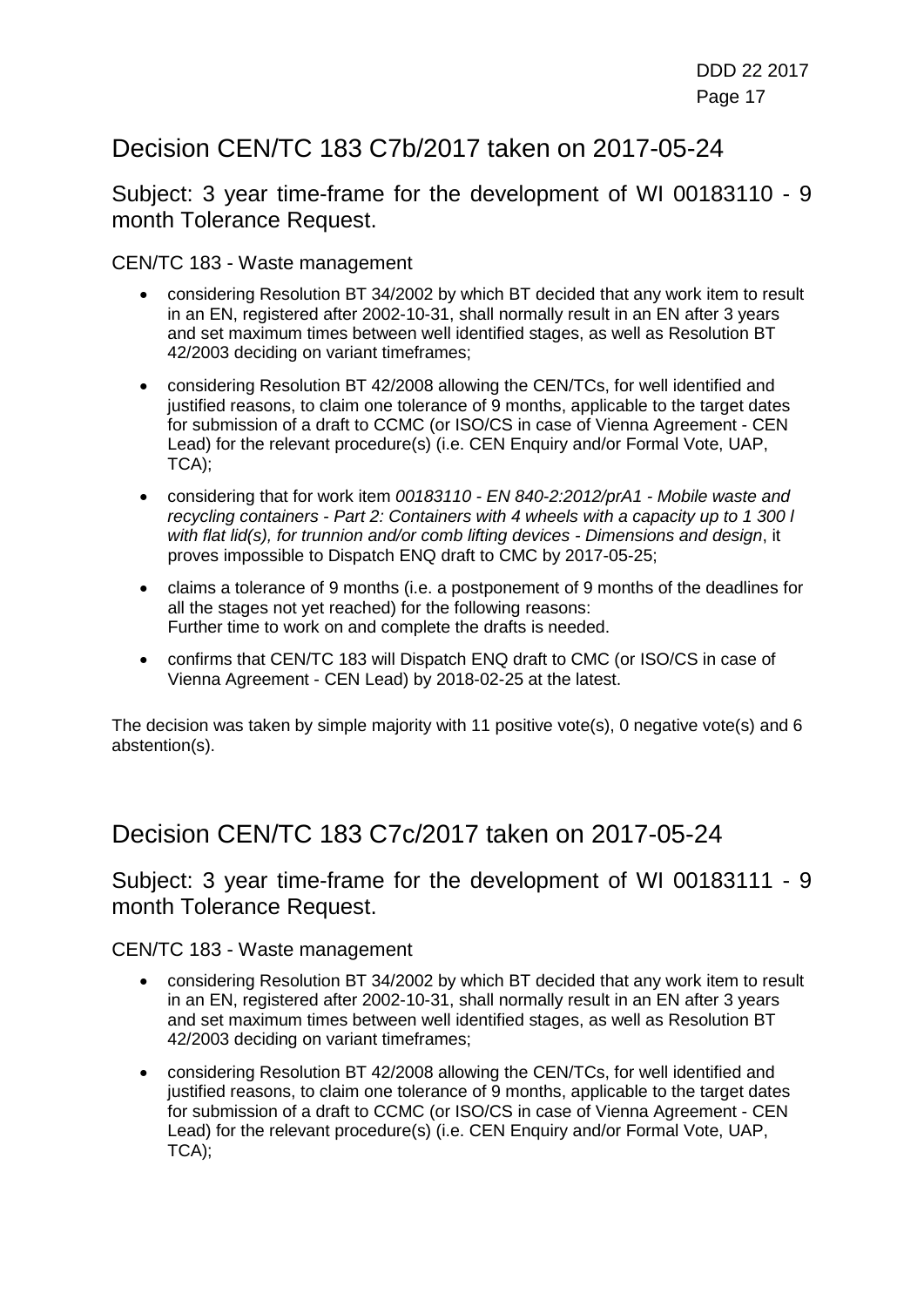- considering that for work item *00183111 - EN 840-3:2012/prA1 - Mobile waste and recycling containers - Part 3: Containers with 4 wheels with a capacity up to 1 300 l with dome lid(s), for trunnion and/or comb lifting devices - Dimensions and design*, it proves impossible to Dispatch ENQ draft to CMC by 2017-05-25;
- claims a tolerance of 9 months (i.e. a postponement of 9 months of the deadlines for all the stages not yet reached) for the following reasons: Further time to work on and complete the drafts is needed.
- confirms that CEN/TC 183 will Dispatch ENQ draft to CMC (or ISO/CS in case of Vienna Agreement - CEN Lead) by 2018-02-25 at the latest.

The decision was taken by simple majority with 11 positive vote(s), 0 negative vote(s) and 6 abstention(s).

## Decision CEN/TC 183 C7d/2017 taken on 2017-05-24

Subject: 3 year time-frame for the development of WI 00183112 - 9 month Tolerance Request.

CEN/TC 183 - Waste management

- considering Resolution BT 34/2002 by which BT decided that any work item to result in an EN, registered after 2002-10-31, shall normally result in an EN after 3 years and set maximum times between well identified stages, as well as Resolution BT 42/2003 deciding on variant timeframes;
- considering Resolution BT 42/2008 allowing the CEN/TCs, for well identified and justified reasons, to claim one tolerance of 9 months, applicable to the target dates for submission of a draft to CCMC (or ISO/CS in case of Vienna Agreement - CEN Lead) for the relevant procedure(s) (i.e. CEN Enquiry and/or Formal Vote, UAP, TCA);
- considering that for work item *00183112 - EN 840-4:2012/prA1 - Mobile waste and recycling containers - Part 4: Containers with 4 wheels with a capacity up to 1 700 l with flat lid(s), for wide trunnion or BG- and/or wide comb lifting devices - Dimensions and design*, it proves impossible to Dispatch ENQ draft to CMC by 2017-05-25;
- claims a tolerance of 9 months (i.e. a postponement of 9 months of the deadlines for all the stages not yet reached) for the following reasons: Further time to work on and complete the drafts is needed.
- confirms that CEN/TC 183 will Dispatch ENQ draft to CMC (or ISO/CS in case of Vienna Agreement - CEN Lead) by 2018-02-25 at the latest.

The decision was taken by simple majority with 11 positive vote(s), 0 negative vote(s) and 6 abstention(s).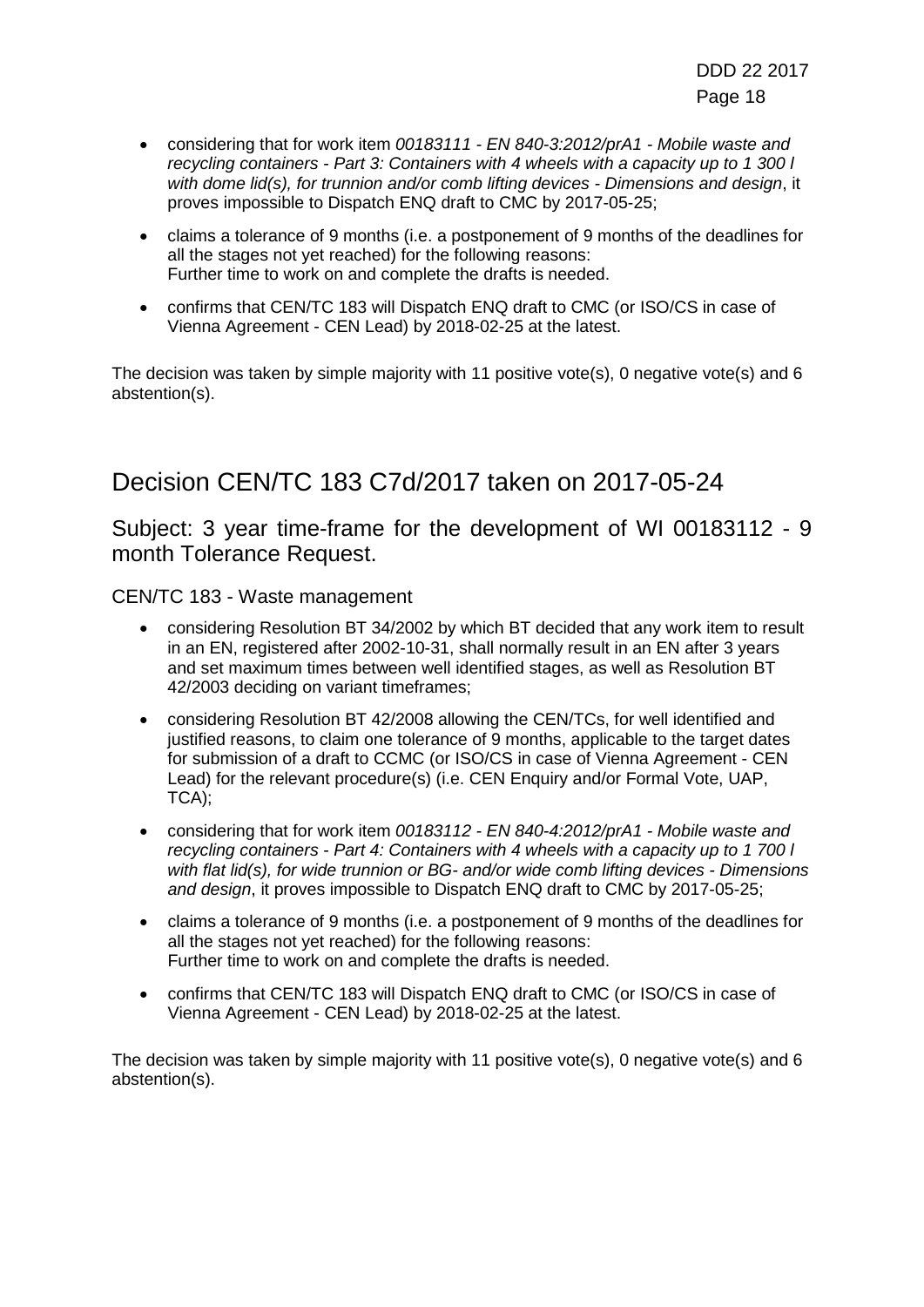## Decision CEN/TC 183 C7e/2017 taken on 2017-05-24

Subject: 3 year time-frame for the development of WI 00183113 - 9 month Tolerance Request.

CEN/TC 183 - Waste management

- considering Resolution BT 34/2002 by which BT decided that any work item to result in an EN, registered after 2002-10-31, shall normally result in an EN after 3 years and set maximum times between well identified stages, as well as Resolution BT 42/2003 deciding on variant timeframes;
- considering Resolution BT 42/2008 allowing the CEN/TCs, for well identified and justified reasons, to claim one tolerance of 9 months, applicable to the target dates for submission of a draft to CCMC (or ISO/CS in case of Vienna Agreement - CEN Lead) for the relevant procedure(s) (i.e. CEN Enquiry and/or Formal Vote, UAP, TCA);
- considering that for work item *00183113 - EN 840-5:2012/prA1 - Mobile waste and recycling containers - Part 5: Performance requirements and test methods*, it proves impossible to Dispatch ENQ draft to CMC by 2017-05-25;
- claims a tolerance of 9 months (i.e. a postponement of 9 months of the deadlines for all the stages not yet reached) for the following reasons: Further time to work on and complete the drafts is needed.
- confirms that CEN/TC 183 will Dispatch ENQ draft to CMC (or ISO/CS in case of Vienna Agreement - CEN Lead) by 2018-02-25 at the latest.

The decision was taken by simple majority with 11 positive vote(s), 0 negative vote(s) and 6 abstention(s).

#### Decision CEN/TC 183 C7f/2017 taken on 2017-05-24

#### Subject: 3 year time-frame for the development of WI 00183114 - 9 month Tolerance Request.

CEN/TC 183 - Waste management

- considering Resolution BT 34/2002 by which BT decided that any work item to result in an EN, registered after 2002-10-31, shall normally result in an EN after 3 years and set maximum times between well identified stages, as well as Resolution BT 42/2003 deciding on variant timeframes;
- considering Resolution BT 42/2008 allowing the CEN/TCs, for well identified and justified reasons, to claim one tolerance of 9 months, applicable to the target dates for submission of a draft to CCMC (or ISO/CS in case of Vienna Agreement - CEN Lead) for the relevant procedure(s) (i.e. CEN Enquiry and/or Formal Vote, UAP, TCA);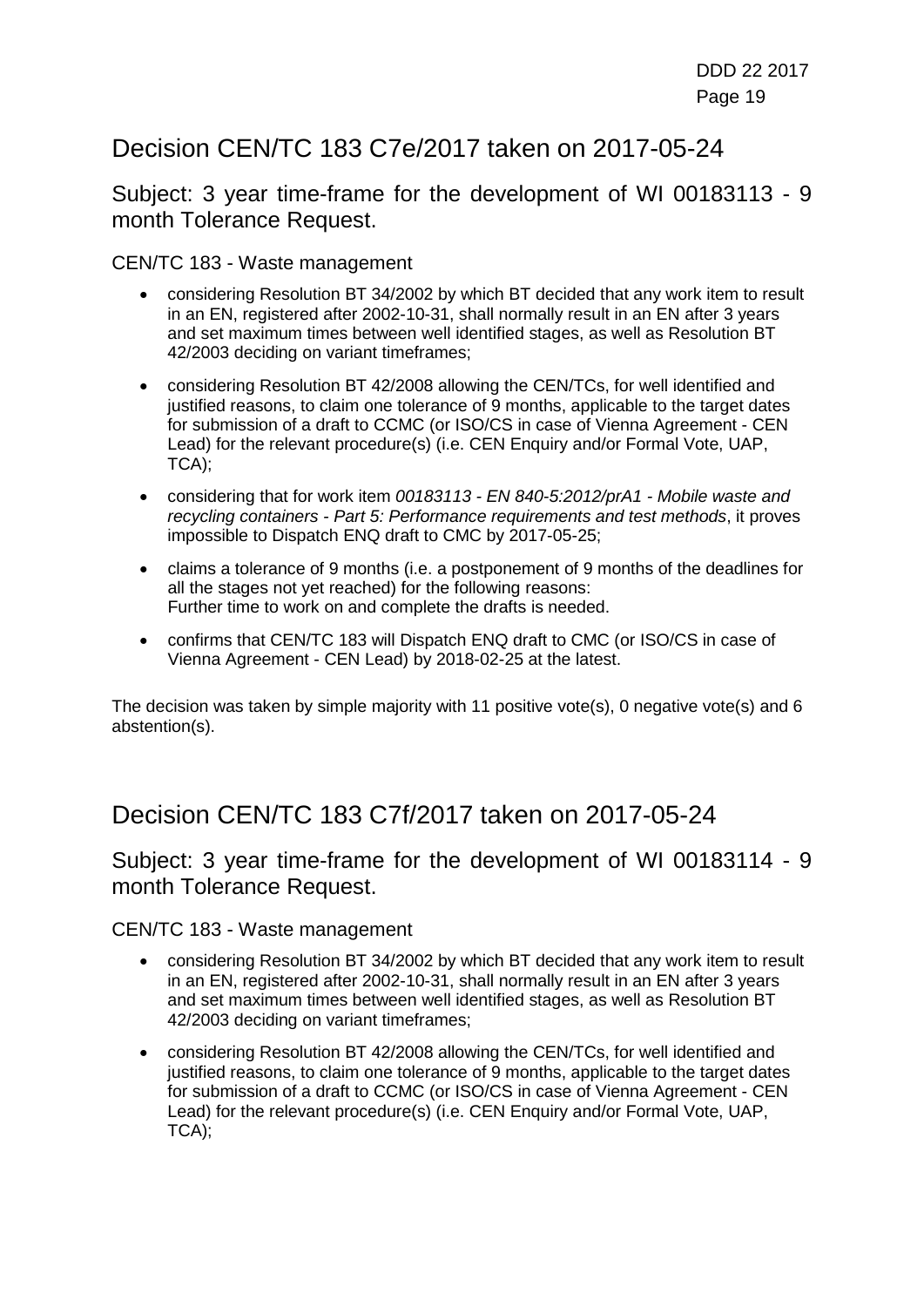- considering that for work item *00183114 - EN 840-6:2012/prA1 - Mobile waste and recycling containers - Part 6: Safety and health requirements*, it proves impossible to Dispatch ENQ draft to CMC by 2017-05-25;
- claims a tolerance of 9 months (i.e. a postponement of 9 months of the deadlines for all the stages not yet reached) for the following reasons: Further time to work on and complete the drafts is needed.
- confirms that CEN/TC 183 will Dispatch ENQ draft to CMC (or ISO/CS in case of Vienna Agreement - CEN Lead) by 2018-02-25 at the latest.

The decision was taken by simple majority with 11 positive vote(s), 0 negative vote(s) and 6 abstention(s).

# <span id="page-19-0"></span>**7 CEN/TC 250**

## Decision CEN/TC 250 19/2017 taken on 2017-05-17

Subject: Adoption of a Preliminary Work Item

CEN/TC 250 - Structural Eurocodes

- having considered the proposal for a new work item as documented in CEN/TC 250 N 1671
- having considered the Guidance Adoption of a new work item in a CEN Technical Committee as documented in the BOSS
- confirming that the new work item falls within its scope
- confirming that the new work item corresponds to real market needs
- confirming that the resources to complete the work below are available
- decides to register the work item described below in its active programme of work

| <b>Section</b>                               | <b>Details</b>                                                                                                                         |
|----------------------------------------------|----------------------------------------------------------------------------------------------------------------------------------------|
| 1. Deliverable                               | <b>TS</b>                                                                                                                              |
| 2. This item<br>corresponds to               | A new project                                                                                                                          |
| 3. Document<br>developed in drafting<br>body | CEN/TC 250/SC 11 - Structural Glass                                                                                                    |
| 4. Title                                     | CEN/TS Structural glass - Design and construction rules - Part 1:<br>Basis of design and materials                                     |
| 5. Scope                                     | This standard applies to the design of mechanically supported glass<br>components and assemblies of glass components. It complies with |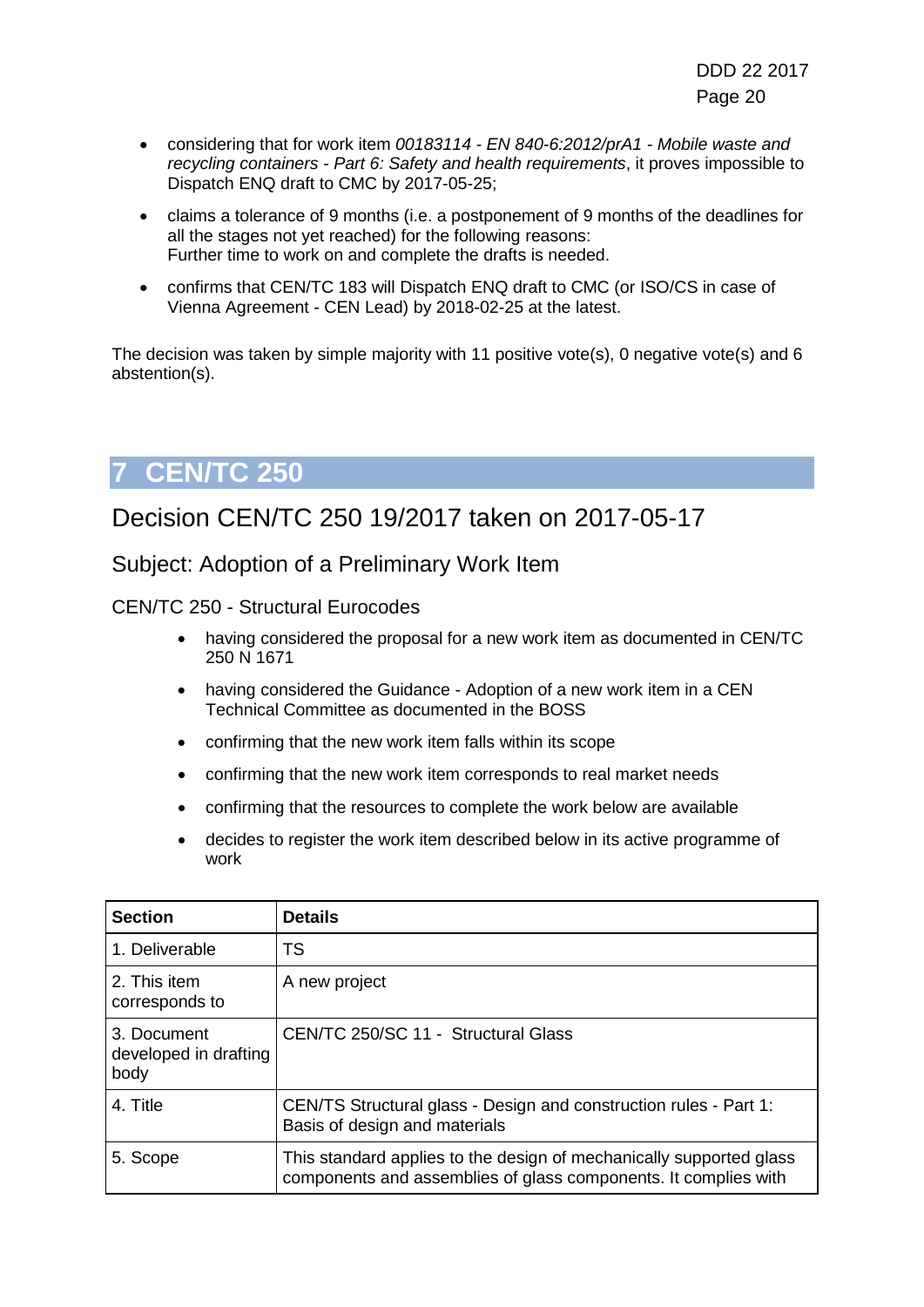|                                                                                          | the principles and requirements for the safety and serviceability of<br>structures, the basis of their design and verification that are given in<br>EN 1990.<br>Part 1 is concerned with the basis of design and related requirements<br>for mechanical resistance, serviceability, fracture characteristics and<br>glass component failure consequences in relation to human safety,<br>robustness, redundancy and durability of glass structures |
|------------------------------------------------------------------------------------------|----------------------------------------------------------------------------------------------------------------------------------------------------------------------------------------------------------------------------------------------------------------------------------------------------------------------------------------------------------------------------------------------------------------------------------------------------|
| 6. Environmental<br>aspects -<br><b>OPTIONAL</b>                                         | Use of materials                                                                                                                                                                                                                                                                                                                                                                                                                                   |
| 7. How do you plan<br>to address these<br>environmental<br>aspects? -<br><b>OPTIONAL</b> | Use of environmental checklist                                                                                                                                                                                                                                                                                                                                                                                                                     |
| 8. Track                                                                                 | Vote on TS/TR by correspondence                                                                                                                                                                                                                                                                                                                                                                                                                    |
| 9. Related<br>mandate(s)                                                                 | Yes<br>M/515                                                                                                                                                                                                                                                                                                                                                                                                                                       |
| 10. Related<br>directive(s)                                                              | Yes<br>Directive reference   For citation in Official journal<br>305/2011   No                                                                                                                                                                                                                                                                                                                                                                     |
| 11. The decision<br>was taken by                                                         | Simple majority<br>Number of positive votes: 19<br>Number of negative votes: 0<br>Number of abstentions: 4                                                                                                                                                                                                                                                                                                                                         |

## Decision CEN/TC 250 20/2017 taken on 2017-05-17

#### Subject: Adoption of a Preliminary Work Item

#### CEN/TC 250 - Structural Eurocodes

- having considered the proposal for a new work item as documented in CEN/TC 250 N 1671
- having considered the Guidance Adoption of a new work item in a CEN Technical Committee as documented in the BOSS
- confirming that the new work item falls within its scope
- confirming that the new work item corresponds to real market needs
- confirming that the resources to complete the work below are available
- decides to register the work item described below in its active programme of work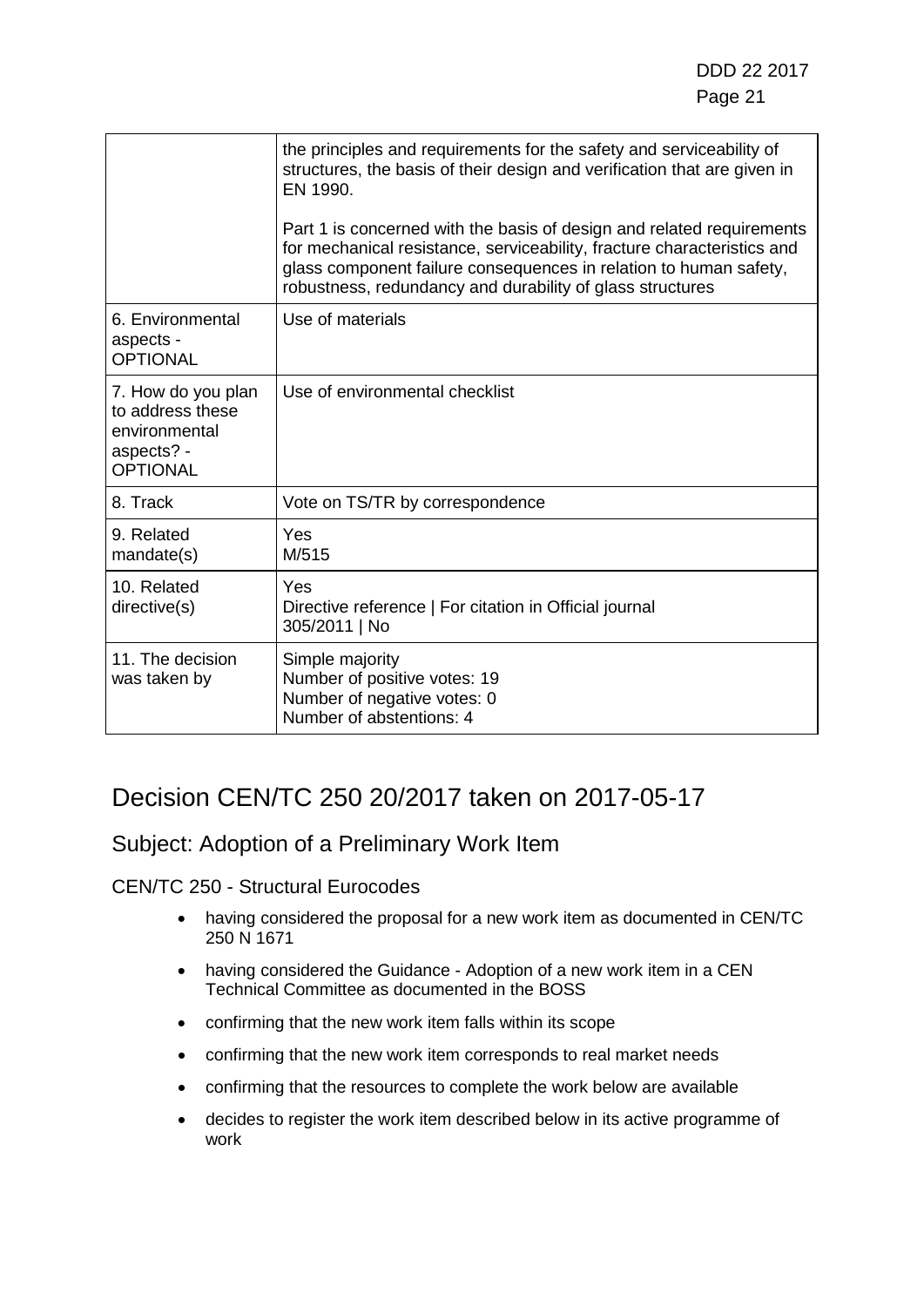DDD 22 2017 Page 22

| <b>Section</b>                                                                           | <b>Details</b>                                                                                                                                                                                                                                                                                                                                                                                                                                    |
|------------------------------------------------------------------------------------------|---------------------------------------------------------------------------------------------------------------------------------------------------------------------------------------------------------------------------------------------------------------------------------------------------------------------------------------------------------------------------------------------------------------------------------------------------|
| 1. Deliverable                                                                           | <b>TS</b>                                                                                                                                                                                                                                                                                                                                                                                                                                         |
| 2. This item<br>corresponds to                                                           | A new project                                                                                                                                                                                                                                                                                                                                                                                                                                     |
| 3. Document<br>developed in drafting<br>body                                             | CEN/TC 250/SC 11 - Structural Glass                                                                                                                                                                                                                                                                                                                                                                                                               |
| 4. Title                                                                                 | CEN/TS XXXX Structural glass - Design and construction rules - Part<br>2: Perpendicularly loaded glass plates                                                                                                                                                                                                                                                                                                                                     |
| 5. Scope                                                                                 | Part 2 gives basic design rules for mechanically supported glass<br>components primarily subjected to out-of-plane loading.                                                                                                                                                                                                                                                                                                                       |
|                                                                                          | NOTE Out-of-plane loaded glass components are made of flat or<br>curved glass components. They are subjected to loads from self-<br>weight and external actions primarily acting normal to the glass<br>component, e.g. wind, snow, live load, impact, ice loads and loads<br>from climatic actions resulting from differences between the ambient<br>pressure and the pressure within the volume in the cavities of an<br>insulating glass unit. |
| 6. Environmental<br>aspects -<br><b>OPTIONAL</b>                                         | Use of materials                                                                                                                                                                                                                                                                                                                                                                                                                                  |
| 7. How do you plan<br>to address these<br>environmental<br>aspects? -<br><b>OPTIONAL</b> | Use of environmental checklist                                                                                                                                                                                                                                                                                                                                                                                                                    |
| 8. Track                                                                                 | Vote on TS/TR by correspondence                                                                                                                                                                                                                                                                                                                                                                                                                   |
| 9. Related<br>mandate(s)                                                                 | Yes<br>M/515                                                                                                                                                                                                                                                                                                                                                                                                                                      |
| 10. Related<br>directive(s)                                                              | Yes<br>Directive reference   For citation in Official journal<br>305/2011   No                                                                                                                                                                                                                                                                                                                                                                    |
| 11. The decision<br>was taken by                                                         | Simple majority<br>Number of positive votes: 18<br>Number of negative votes: 0<br>Number of abstentions: 5                                                                                                                                                                                                                                                                                                                                        |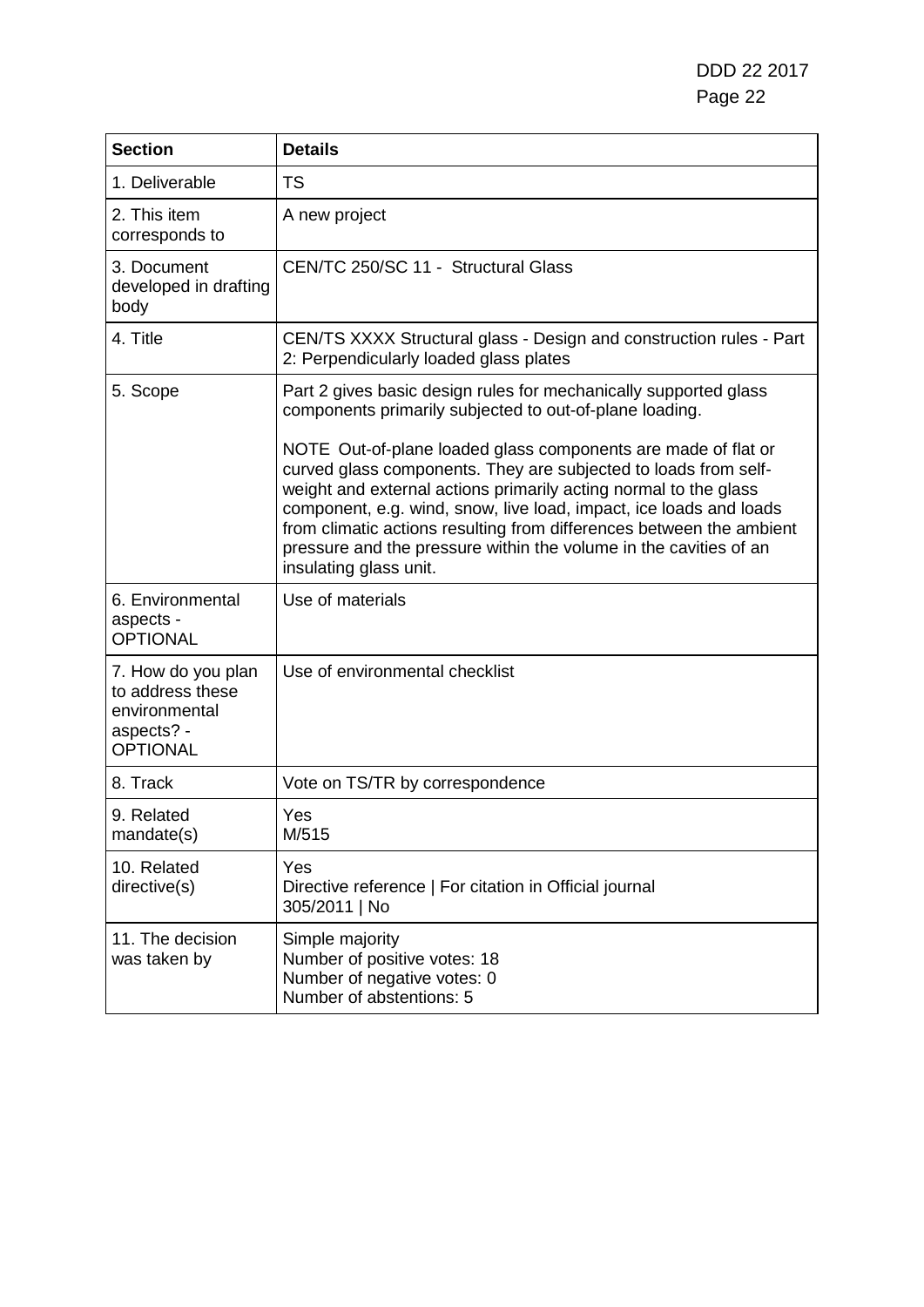## Decision CEN/TC 250 21/2017 taken on 2017-05-17

#### Subject: Adoption of a Preliminary Work Item

#### CEN/TC 250 - Structural Eurocodes

- having considered the proposal for a new work item as documented in CEN/TC 250 N 1671
- having considered the Guidance Adoption of a new work item in a CEN Technical Committee as documented in the BOSS
- confirming that the new work item falls within its scope
- confirming that the new work item corresponds to real market needs
- confirming that the resources to complete the work below are available
- decides to register the work item described below in its active programme of work

| <b>Section</b>                                                                           | <b>Details</b>                                                                                                                                                                                                       |
|------------------------------------------------------------------------------------------|----------------------------------------------------------------------------------------------------------------------------------------------------------------------------------------------------------------------|
| 1. Deliverable                                                                           | <b>TS</b>                                                                                                                                                                                                            |
| 2. This item<br>corresponds to                                                           | A new project                                                                                                                                                                                                        |
| 3. Document<br>developed in drafting<br>body                                             | CEN/TC 250/SC 11 - Structural Glass                                                                                                                                                                                  |
| 4. Title                                                                                 | CEN/TS Structural glass - Design and construction rules - Part 3:<br>Design of in/plane loaded glass elements and special joints                                                                                     |
| 5. Scope                                                                                 | Part 3 gives design rules for mechanically supported glass<br>components primarily subjected to inplane loading. It also covers<br>construction rules for mechanical joints for in-plane loaded glass<br>components. |
|                                                                                          | NOTE In-plane loaded glass elements are primarily subjected to in-<br>plane loads, e.g. transferred from adjacent parts of a structure. They<br>can also be subjected to out-of-plane loading.                       |
| 6. Environmental<br>aspects -<br><b>OPTIONAL</b>                                         | Use of materials                                                                                                                                                                                                     |
| 7. How do you plan<br>to address these<br>environmental<br>aspects? -<br><b>OPTIONAL</b> | Use of environmental checklist                                                                                                                                                                                       |
| 8. Track                                                                                 | Vote on TS/TR by correspondence                                                                                                                                                                                      |
| 9. Related                                                                               | Yes                                                                                                                                                                                                                  |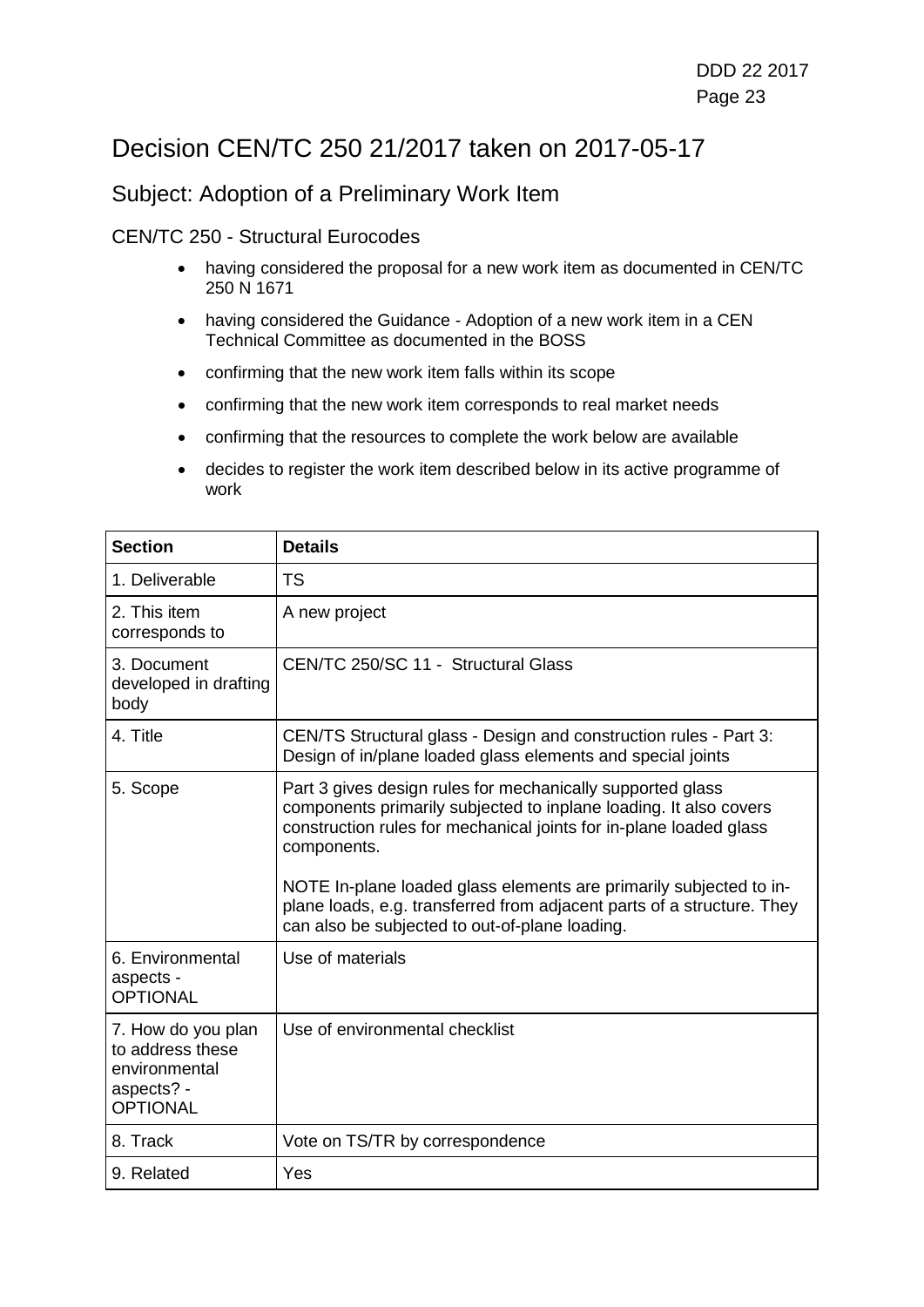| mandate(s)                       | M/515                                                                                                      |
|----------------------------------|------------------------------------------------------------------------------------------------------------|
| 10. Related<br>directive(s)      | Yes<br>Directive reference   For citation in Official journal<br>305/2011   No                             |
| 11. The decision<br>was taken by | Simple majority<br>Number of positive votes: 19<br>Number of negative votes: 0<br>Number of abstentions: 4 |

#### <span id="page-23-0"></span>Decision CEN/TC 251 1105/2017 taken on 2017-05-24

#### Subject: Adoption of a New Work Item

CEN/TC 251 - Health informatics

- having considered the proposal for a new work item as documented in CEN/TC 251 N 16-072
- having considered the Guidance Adoption of a new work item in a CEN Technical Committee as documented in the BOSS
- confirming that the new work item falls within its scope
- confirming that the new work item corresponds to real market needs
- confirming that the resources to complete the work below are available
- decides to register the work item described below in its active programme of work

| <b>Section</b>                               | <b>Details</b>                                                                                                                                                                                                                                                                                                          |
|----------------------------------------------|-------------------------------------------------------------------------------------------------------------------------------------------------------------------------------------------------------------------------------------------------------------------------------------------------------------------------|
| 1. Deliverable                               | EN                                                                                                                                                                                                                                                                                                                      |
| 2. This item<br>corresponds to               | The revision of an EN<br>EN 1064:2005+A1:2007                                                                                                                                                                                                                                                                           |
| 3. Document<br>developed in drafting<br>body | CEN/TC 251/WG 2 - Technology and Applications                                                                                                                                                                                                                                                                           |
| 4. Title                                     | Health informatics - Standard communication protocol - Computer-<br>assisted electrocardiography                                                                                                                                                                                                                        |
| 5. Scope                                     | This document specifies the common conventions required for the<br>cart-to-host as well as cart-to-cart interchange of specific patient data<br>(demographic, recording, ), ECG signal data, ECG measurement<br>and ECG interpretation results.<br>This document specifies the content and structure of the information |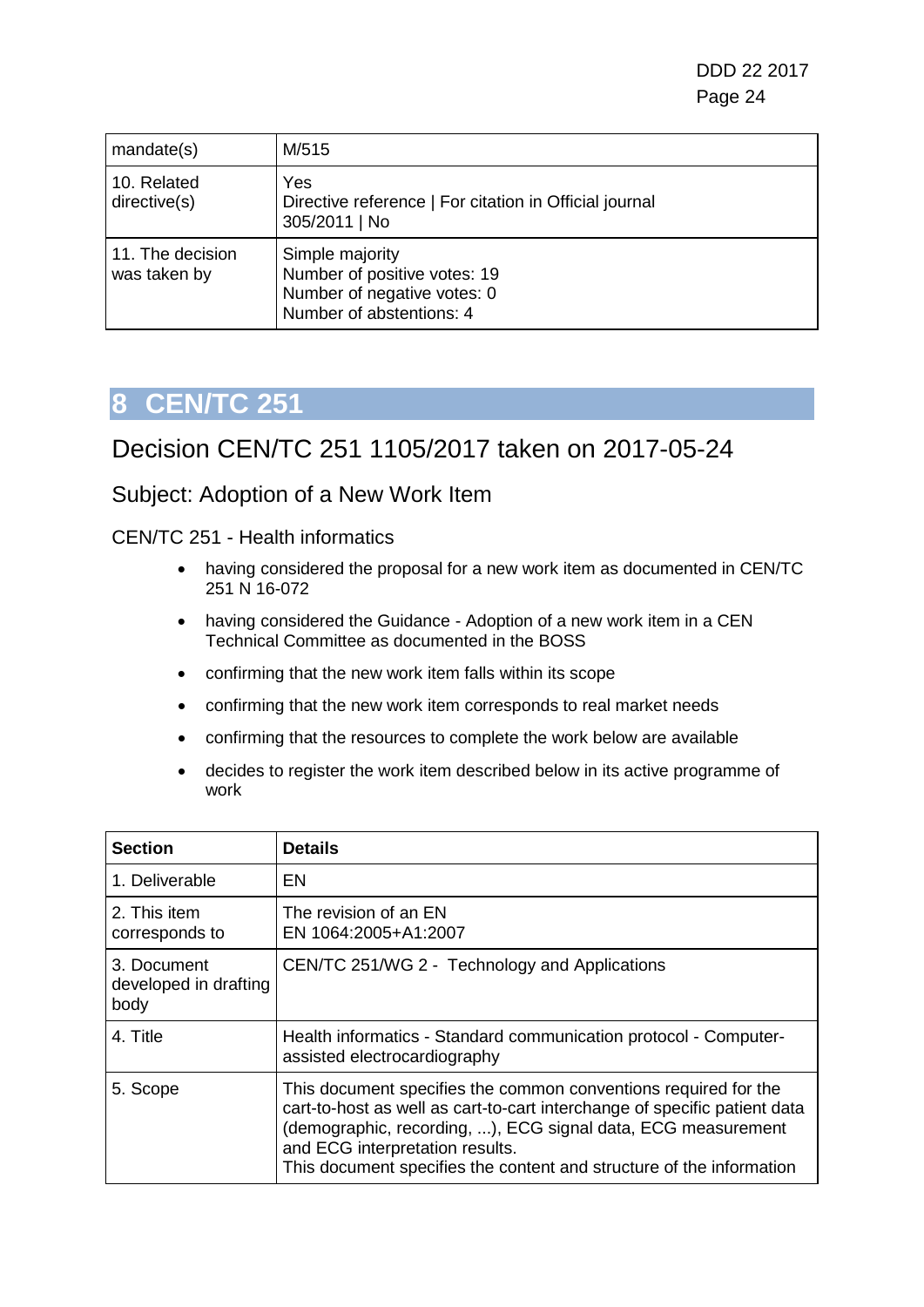|                                                                     | which is to be interchanged between digital ECG carts and computer<br>ECG management systems, as well as other computer systems<br>where ECG data can be stored                                  |
|---------------------------------------------------------------------|--------------------------------------------------------------------------------------------------------------------------------------------------------------------------------------------------|
| 6. Environmental<br>aspects                                         | Use of energy<br>Use of materials                                                                                                                                                                |
| 7. How do you plan<br>to address these<br>environmental<br>aspects? | Use of environmental checklist                                                                                                                                                                   |
| 8. Vienna<br>Agreement                                              | No or expected CEN lead                                                                                                                                                                          |
| 9. The project is<br>linked to                                      | No document from another organization                                                                                                                                                            |
| 10. Track                                                           | Enquiry + Formal Vote (ENQ+FV)                                                                                                                                                                   |
| 11. Related<br>mandate(s)                                           | <b>No</b>                                                                                                                                                                                        |
| 12. Related<br>directive(s)                                         | <b>No</b>                                                                                                                                                                                        |
| 13. Commitment                                                      | The following CEN members (at least five) are committed to<br>participate in the development of the project:<br><b>SFS</b><br><b>ASI</b><br><b>BSI</b><br><b>DIN</b><br><b>UNI</b><br><b>IPQ</b> |
| 14. The decision<br>was taken by                                    | Simple majority (min. 55% as from 2017-01-01)<br>Number of positive votes: 10<br>Number of negative votes: 0<br>Number of abstentions: 11                                                        |

### <span id="page-24-0"></span>Decision CEN/TC 256 C11/2017 taken on 2017-05-22

Subject: 3 year time-frame for the development of WI 00256753 - 9 month Tolerance Request.

CEN/TC 256 - Railway applications

• considering Resolution BT 34/2002 by which BT decided that any work item to result in an EN, registered after 2002-10-31, shall normally result in an EN after 3 years and set maximum times between well identified stages, as well as Resolution BT 42/2003 deciding on variant timeframes;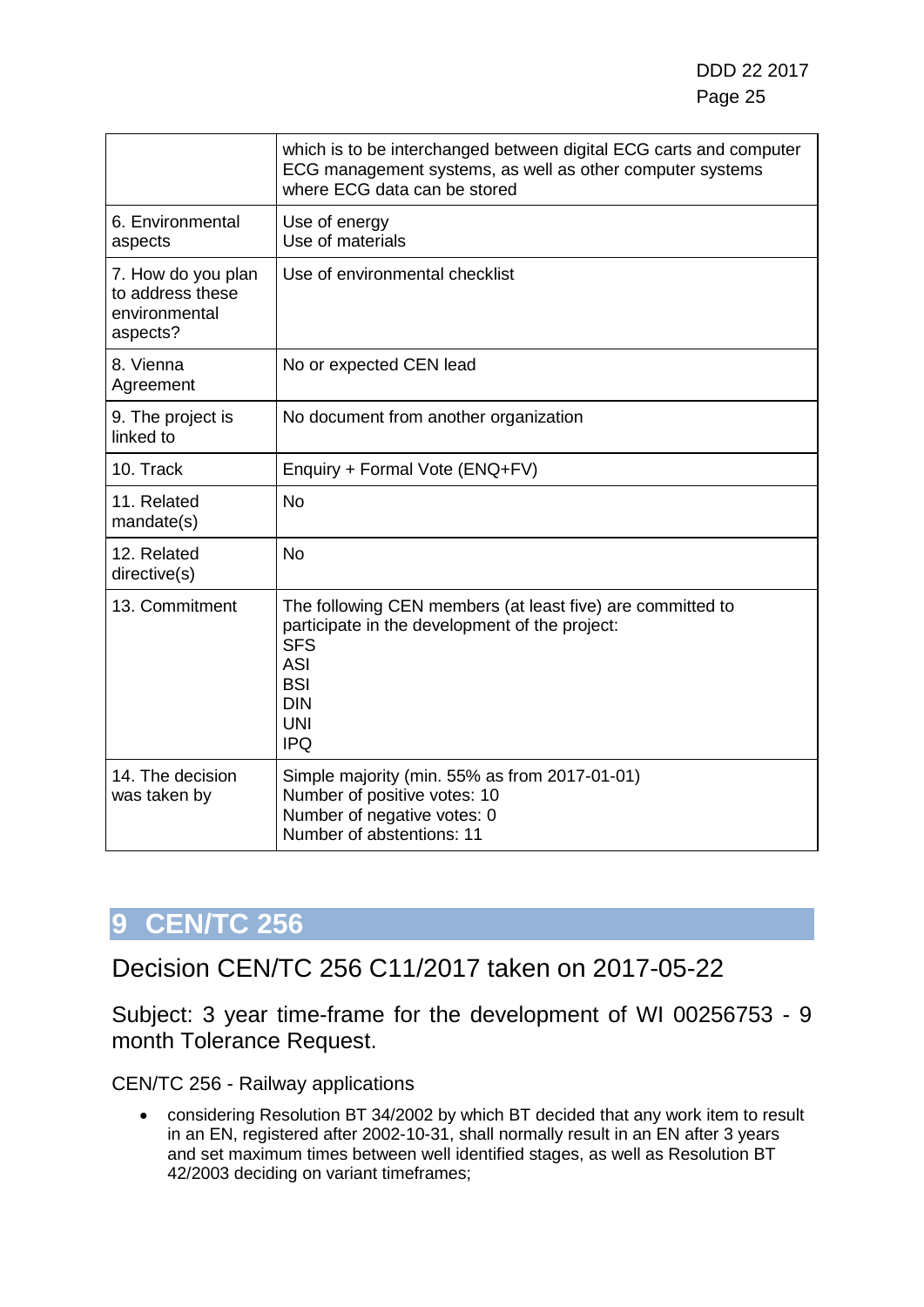- considering Resolution BT 42/2008 allowing the CEN/TCs, for well identified and justified reasons, to claim one tolerance of 9 months, applicable to the target dates for submission of a draft to CCMC (or ISO/CS in case of Vienna Agreement - CEN Lead) for the relevant procedure(s) (i.e. CEN Enquiry and/or Formal Vote, UAP, TCA);
- considering that for work item *00256753 - prEN 15611 rev - Railway applications - Braking - Relay valves*, it proves impossible to Dispatch ENQ draft to CMC by 2017- 06-01;
- claims a tolerance of 9 months (i.e. a postponement of 9 months of the deadlines for all the stages not yet reached) for the following reasons: To draft an Enquiry draft.
- confirms that CEN/TC 256 will Dispatch ENQ draft to CMC (or ISO/CS in case of Vienna Agreement - CEN Lead) by 2018-03-01 at the latest.

The decision was taken by simple majority with 14 positive vote(s), 0 negative vote(s) and 8 abstention(s).

## <span id="page-25-0"></span>**10CEN/TC 261**

### Decision CEN/TC 261 N014/2017 taken on 2017-05-20

#### Subject: Activation of preliminary Work Item 00261429

CEN/TC 261 Packaging

- having considered the proposal for the activation of work item 00261429 currently registered at preliminary stage 00.60 as documented in CEN/TC 261 N 540
- having considered the Guidance Adoption of a new work item in a CEN Technical Committee as documented in the BOSS
- confirming that the new work item falls within its scope
- confirming that the new work item corresponds to real market needs
- confirming that the resources to complete the work below are available
- decides to register the work item described below in its active programme of work

| <b>Section</b>                       | <b>Details</b>                          |
|--------------------------------------|-----------------------------------------|
| 1. Deliverable                       | EN                                      |
| 2. This item<br>corresponds to       | A new project                           |
| 3. Document<br>developed in drafting | CEN/TC 261/SC 5/WG 21 - Glass packaging |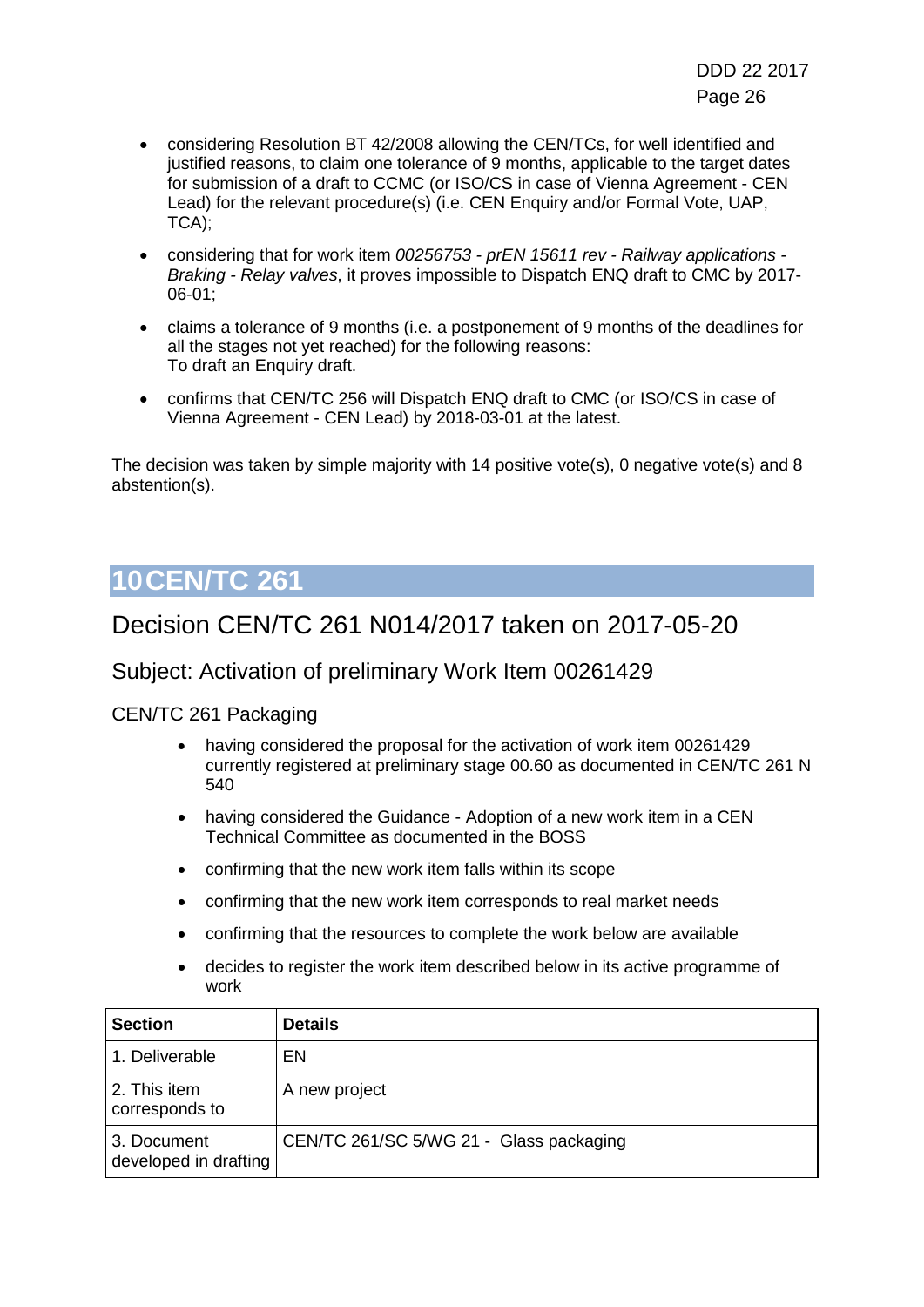| body                                                                |                                                                                                                                                                                                                                                                                                                       |
|---------------------------------------------------------------------|-----------------------------------------------------------------------------------------------------------------------------------------------------------------------------------------------------------------------------------------------------------------------------------------------------------------------|
| 4. Title                                                            | Glass packaging - Crown cap - 26 mm intermediate depth crown cap                                                                                                                                                                                                                                                      |
| 5. Scope                                                            | This document gives specifications for the 26 millimetres intermediate<br>depth crown cap, lined with a plastic gasket and designed to seal<br>bottles conforming typically but not exclusively to ISO 12821 and ISO<br>12822 standards for pry-off and pr EN (WI 00261441) and pr EN (WI<br>00261442) for twist-off. |
|                                                                     | It specifies the dimensional requirements that are of direct importance<br>to the customer/bottler and recommendations for cap application.                                                                                                                                                                           |
|                                                                     | The gasket material and profile are not specified as a number of<br>different profiles are available depending on the end use and supplier<br>specific technology. The requirement placed on the gasket profile<br>design is that it must be fit for purpose used in conjunction with glass<br>finishes in reference. |
| 6. Environmental<br>aspects                                         | Other: Refer to harmonized standard EN 13427 to EN 13432<br>(Harmonized standards)                                                                                                                                                                                                                                    |
| 7. How do you plan<br>to address these<br>environmental<br>aspects? | Other: Not relevant                                                                                                                                                                                                                                                                                                   |
| 8. Vienna<br>Agreement                                              | No or expected CEN lead                                                                                                                                                                                                                                                                                               |
| 9. The project is<br>linked to                                      | No document from another organization                                                                                                                                                                                                                                                                                 |
| 10. Track                                                           | Enquiry + Formal Vote (ENQ+FV)                                                                                                                                                                                                                                                                                        |
| 11. Related<br>mandate(s)                                           | <b>No</b>                                                                                                                                                                                                                                                                                                             |
| 12. Related<br>directive(s)                                         | <b>No</b>                                                                                                                                                                                                                                                                                                             |
| 13. Commitment                                                      | The following CEN members (at least five) are committed to<br>participate in the development of the project:<br><b>AFNOR</b><br><b>BSI</b><br><b>TSE</b><br><b>DIN</b><br><b>UNE</b><br><b>UNI</b>                                                                                                                    |
| 14. The decision<br>was taken by                                    | Weighted vote and simple majority<br>Percentage of positive weighted votes (min. 71% before 2017-01-01,<br>min. 65% from 2017-01-01):83<br>Number of positive votes: 10<br>Number of negative votes: 0<br>Number of abstentions: 11                                                                                   |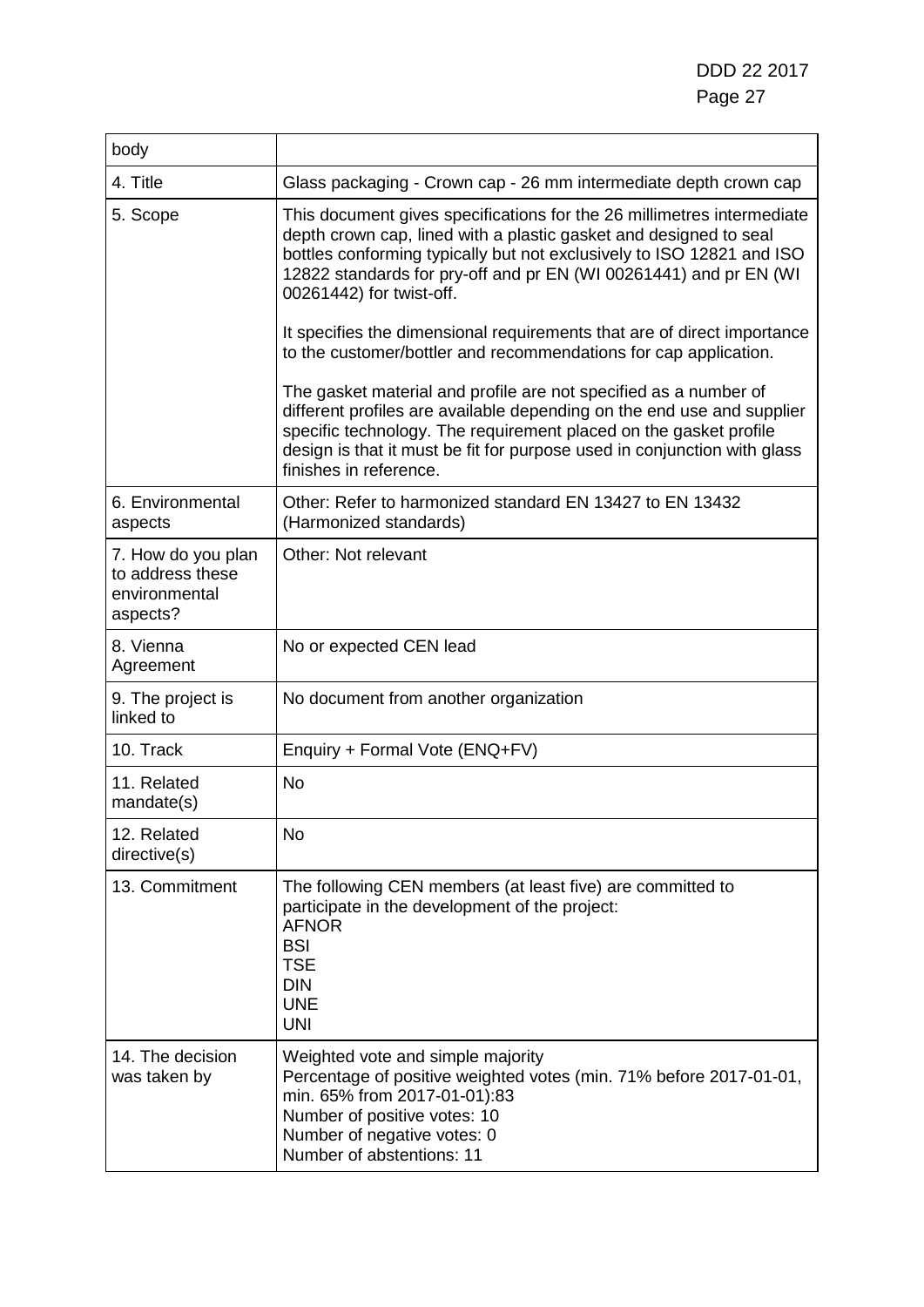## <span id="page-27-0"></span>Decision CEN/TC 377 02/2017 taken on 2017-05-24

#### Subject: Adoption of a New Work Item

#### CEN/TC 377 Air Traffic Management

- having considered the proposal for a new work item as documented in CEN/TC 377 N 371
- having considered the Guidance Adoption of a new work item in a CEN Technical Committee as documented in the BOSS
- confirming that the new work item falls within its scope
- confirming that the new work item corresponds to real market needs
- confirming that the resources to complete the work below are available
- decides to register the work item described below in its active programme of work

| <b>Section</b>                               | <b>Details</b>                                                                                                                                                                                                                                                                                                                                                                                                                                                                                                                                                                                                                                                                                                                                                                                                                                                                |
|----------------------------------------------|-------------------------------------------------------------------------------------------------------------------------------------------------------------------------------------------------------------------------------------------------------------------------------------------------------------------------------------------------------------------------------------------------------------------------------------------------------------------------------------------------------------------------------------------------------------------------------------------------------------------------------------------------------------------------------------------------------------------------------------------------------------------------------------------------------------------------------------------------------------------------------|
| 1. Deliverable                               | EN                                                                                                                                                                                                                                                                                                                                                                                                                                                                                                                                                                                                                                                                                                                                                                                                                                                                            |
| 2. This item<br>corresponds to               | The revision of an EN<br>EN 16495:2014                                                                                                                                                                                                                                                                                                                                                                                                                                                                                                                                                                                                                                                                                                                                                                                                                                        |
| 3. Document<br>developed in drafting<br>body | CEN/TC 377/WG 1 - Information security in ATM                                                                                                                                                                                                                                                                                                                                                                                                                                                                                                                                                                                                                                                                                                                                                                                                                                 |
| 4. Title                                     | Air Traffic Management - Information security for organisations<br>supporting civil aviation operations                                                                                                                                                                                                                                                                                                                                                                                                                                                                                                                                                                                                                                                                                                                                                                       |
| 5. Scope                                     | This European Standard defines guidelines and general principles for<br>the implementation of an information security management system in<br>organisations supporting civil aviation operations.<br>Not included are activities of the organisations that do not have any<br>impact on the security of civil aviation operations like for example<br>airport retail and service business and corporate real estate<br>management.<br>For the purpose of this European Standard, Air Traffic management is<br>seen as functional expression covering responsibilities of all partners<br>of the air traffic value chain. This includes but is not limited to airspace<br>users, airports and air navigation service providers.<br>The basis of all requirements in this European Standard is trust and<br>cooperation between the parties involved in Air Traffic Management. |
| 6. Environmental<br>aspects                  | Emissions to air<br>Noise/Vibration<br>Use of energy<br>Use of materials                                                                                                                                                                                                                                                                                                                                                                                                                                                                                                                                                                                                                                                                                                                                                                                                      |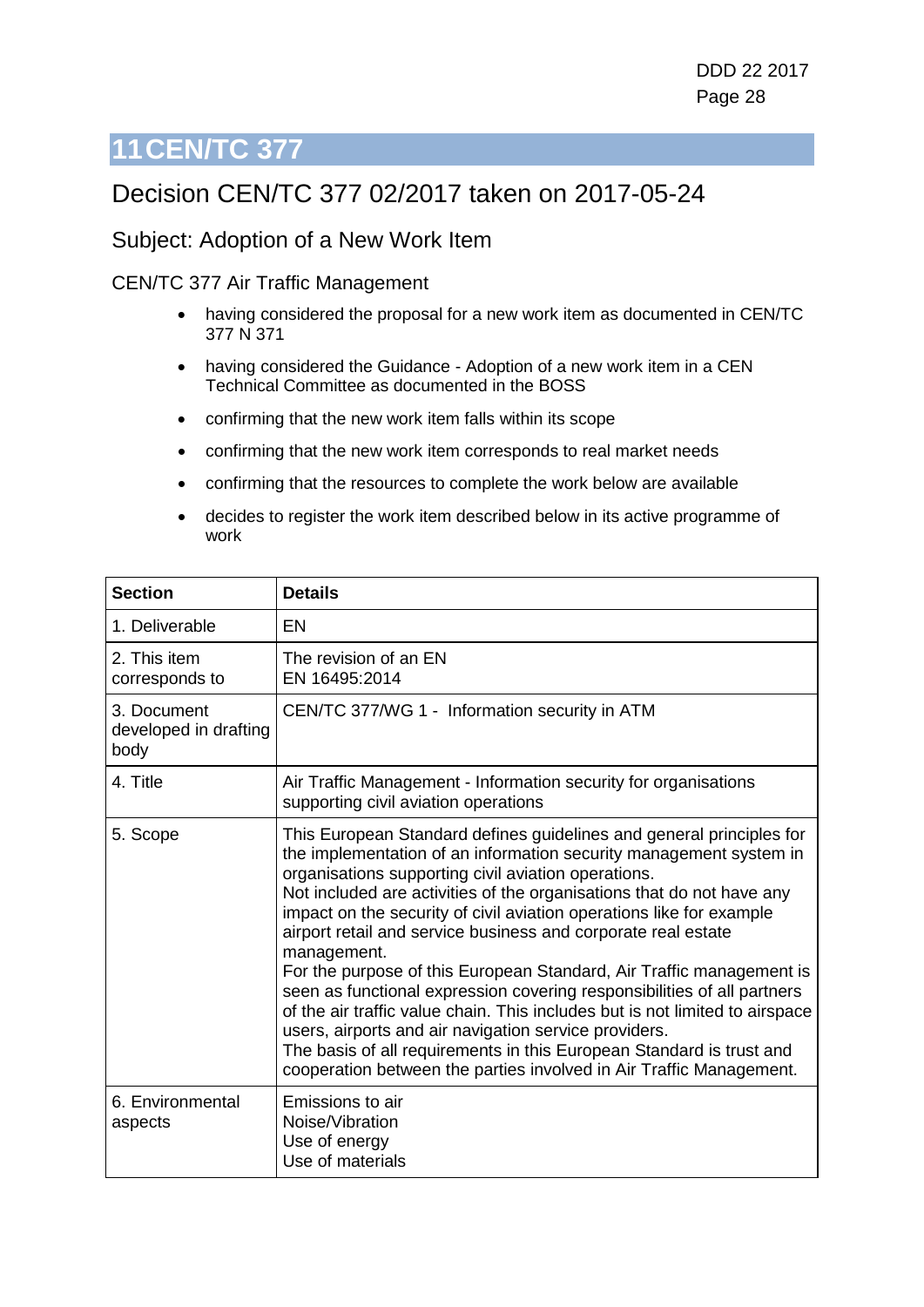DDD 22 2017 Page 29

|                                                                     | Risk to the environment from accidents/misuse                                                                                                                                     |
|---------------------------------------------------------------------|-----------------------------------------------------------------------------------------------------------------------------------------------------------------------------------|
| 7. How do you plan<br>to address these<br>environmental<br>aspects? | Bring in environmental expertise to the WG                                                                                                                                        |
| 8. Vienna<br>Agreement                                              | No or expected CEN lead                                                                                                                                                           |
| 9. The project is<br>linked to                                      | An ISO document<br>Non-identical<br>ISO project reference: 27002<br>Issue year: 2013<br>ISO project ID: 54533                                                                     |
| 10. Track                                                           | Enquiry + Formal Vote (ENQ+FV)                                                                                                                                                    |
| 11. Related<br>mandate(s)                                           | <b>No</b>                                                                                                                                                                         |
| 12. Related<br>directive(s)                                         | <b>No</b>                                                                                                                                                                         |
| 13. Commitment                                                      | The following CEN members (at least five) are committed to<br>participate in the development of the project:<br><b>ASI</b><br><b>SN</b><br><b>BSI</b><br><b>DIN</b><br><b>UNI</b> |
| 14. The decision<br>was taken by                                    | Simple majority (min. 55% as from 2017-01-01)<br>Number of positive votes: 7<br>Number of negative votes: 0<br>Number of abstentions: 11                                          |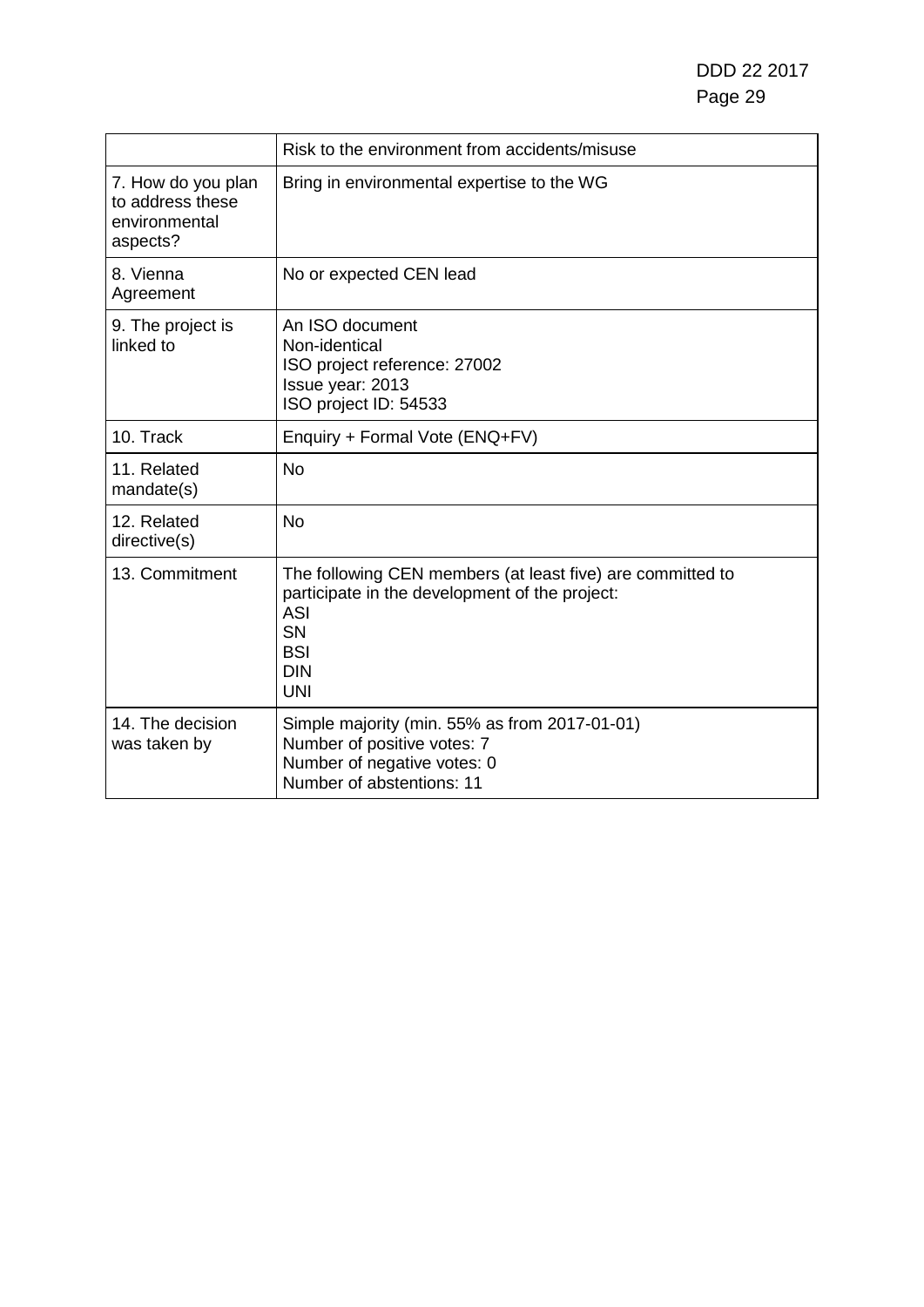### <span id="page-29-0"></span>Decision CEN/TC 433 01/2017 taken on 2017-05-24

#### Subject: Activation of preliminary Work Item 00433002

#### CEN/TC 433 Entertainment Technology - Machinery, equipment and installations

- having considered the proposal for the activation of work item 00433002 currently registered at preliminary stage 00.60 as documented in CEN/TC 433 N 119
- having considered the Guidance Adoption of a new work item in a CEN Technical Committee as documented in the BOSS
- confirming that the new work item falls within its scope
- confirming that the new work item corresponds to real market needs
- confirming that the resources to complete the work below are available
- decides to register the work item described below in its active programme of work

| <b>Section</b>                               | <b>Details</b>                                                                                                                                                                                                                                                                                                                                                                                                                                                 |
|----------------------------------------------|----------------------------------------------------------------------------------------------------------------------------------------------------------------------------------------------------------------------------------------------------------------------------------------------------------------------------------------------------------------------------------------------------------------------------------------------------------------|
| 1. Deliverable                               | EN                                                                                                                                                                                                                                                                                                                                                                                                                                                             |
| 2. This item<br>corresponds to               | A new project                                                                                                                                                                                                                                                                                                                                                                                                                                                  |
| 3. Document<br>developed in drafting<br>body | CEN/TC 433/WG 1 - Machinery                                                                                                                                                                                                                                                                                                                                                                                                                                    |
| 4. Title                                     | Entertainment Technology - Lifting and Load-bearing Equipment for<br>Stages and other Production Areas within the Entertainment Industry -<br>Specifications for general requirements (excluding aluminum and<br>steel trusses and towers)                                                                                                                                                                                                                     |
| 5. Scope                                     | This document shall apply to machinery and machinery installations<br>used in places of assembly and in staging and production facilities for<br>events and theatrical productions (stage machinery, for short). Such<br>facilities include: theatres, multi-purpose halls, exhibition halls; film,<br>television and radio studios; concert halls, schools, exhibition halls;<br>bars, discotheques, open-air stages and other rooms for shows and<br>events. |
|                                              | The document applies to machinery and machine installations with<br>guided or unguided load bearing and load carrying equipment.                                                                                                                                                                                                                                                                                                                               |
|                                              | For the purposes of this document, machinery installations are all<br>technical installations and equipment used for operations in stage and<br>production facilities in the entertainment industry. Such installations                                                                                                                                                                                                                                        |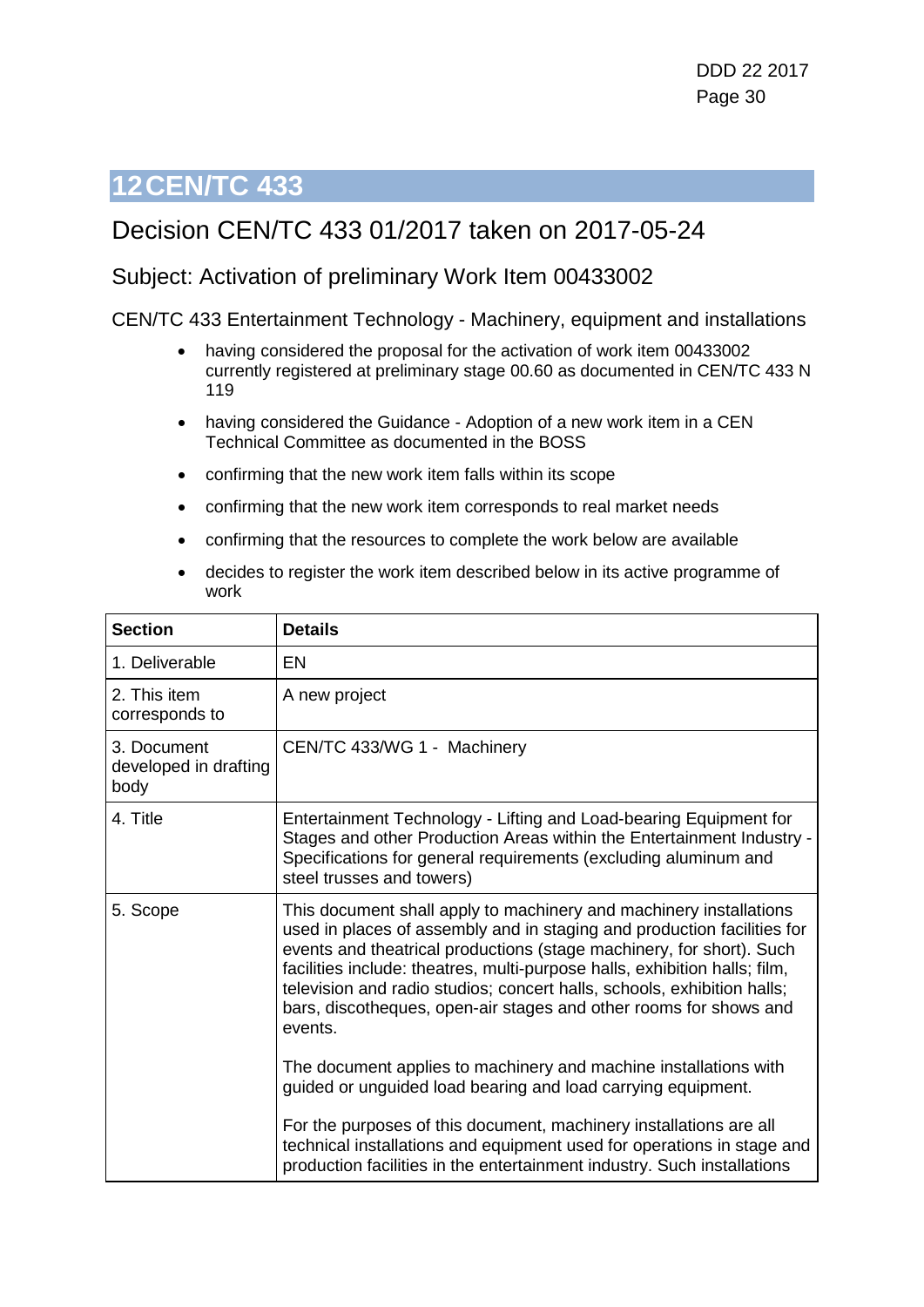|                                                                     | are used to lift, lower, suspend and carry loads (e.g. scenery, traverse<br>systems, or lighting, film/video and sound equipment). They may also<br>be used to move persons, and persons may stand under such<br>equipment while the loads are at rest or in motion. This machinery<br>includes Controls, electrical and electronic control systems, electrical<br>and electronic equipment, hydraulic and pneumatic power supplies.                                                                                                                                                                            |
|---------------------------------------------------------------------|-----------------------------------------------------------------------------------------------------------------------------------------------------------------------------------------------------------------------------------------------------------------------------------------------------------------------------------------------------------------------------------------------------------------------------------------------------------------------------------------------------------------------------------------------------------------------------------------------------------------|
|                                                                     | 'Stages' include staging facilities and production areas in theatres,<br>multipurpose halls, studios, production facilities for film, television or<br>radio, concert halls, congress centres, schools, exhibition centres,<br>trade-fair centres, museums, discotheques, amusement parks,<br>sports facilities and open-air-theatres.                                                                                                                                                                                                                                                                          |
|                                                                     | "Events" are, for example, concerts, shows, congresses, exhibitions,<br>presentations, demonstrations, film or television recordings, etc.                                                                                                                                                                                                                                                                                                                                                                                                                                                                      |
|                                                                     | This document considers lifting and any movement equipment for<br>stages and production areas within the entertainment industry, and<br>temporary installations using trusses or truss constructions which may<br>include ground support systems or towers at events.                                                                                                                                                                                                                                                                                                                                           |
|                                                                     | Typical applications include but are not limited to the following:<br>acoustic doors, auditorium elevators, compensating elevators,<br>cycloramas, fire curtains; fly bar systems (manual, motor driven);<br>lighting bars, movable lighting towers, movable stage platforms,<br>movable proscenium arches, orchestra elevators, performer flying,<br>point hoists, projection screens (manual or motor-driven), revolving<br>stages and turntables, scenery storage elevators, side stage and rear<br>stage shutters; stage elevators, stage wagons (stage trucks), tilt-able<br>stage floors, trap elevators. |
|                                                                     | The principles in the document also apply to machinery installations<br>based on new technologies or specially designed installations which<br>are not expressly mentioned here but which nevertheless operate in a<br>similar manner or are meant for similar purposes to the equipment<br>listed above.                                                                                                                                                                                                                                                                                                       |
| 6. Environmental<br>aspects                                         | Other: To be discussed within CEN/TC 433/WG 1                                                                                                                                                                                                                                                                                                                                                                                                                                                                                                                                                                   |
| 7. How do you plan<br>to address these<br>environmental<br>aspects? | Bring in environmental expertise to the WG<br>Use of environmental checklist                                                                                                                                                                                                                                                                                                                                                                                                                                                                                                                                    |
| 8. Vienna<br>Agreement                                              | No or expected CEN lead                                                                                                                                                                                                                                                                                                                                                                                                                                                                                                                                                                                         |
| 9. The project is<br>linked to                                      | No document from another organization                                                                                                                                                                                                                                                                                                                                                                                                                                                                                                                                                                           |
| 10. Track                                                           | Enquiry + Formal Vote (ENQ+FV)                                                                                                                                                                                                                                                                                                                                                                                                                                                                                                                                                                                  |
| 11. Related<br>mandate(s)                                           | <b>No</b>                                                                                                                                                                                                                                                                                                                                                                                                                                                                                                                                                                                                       |